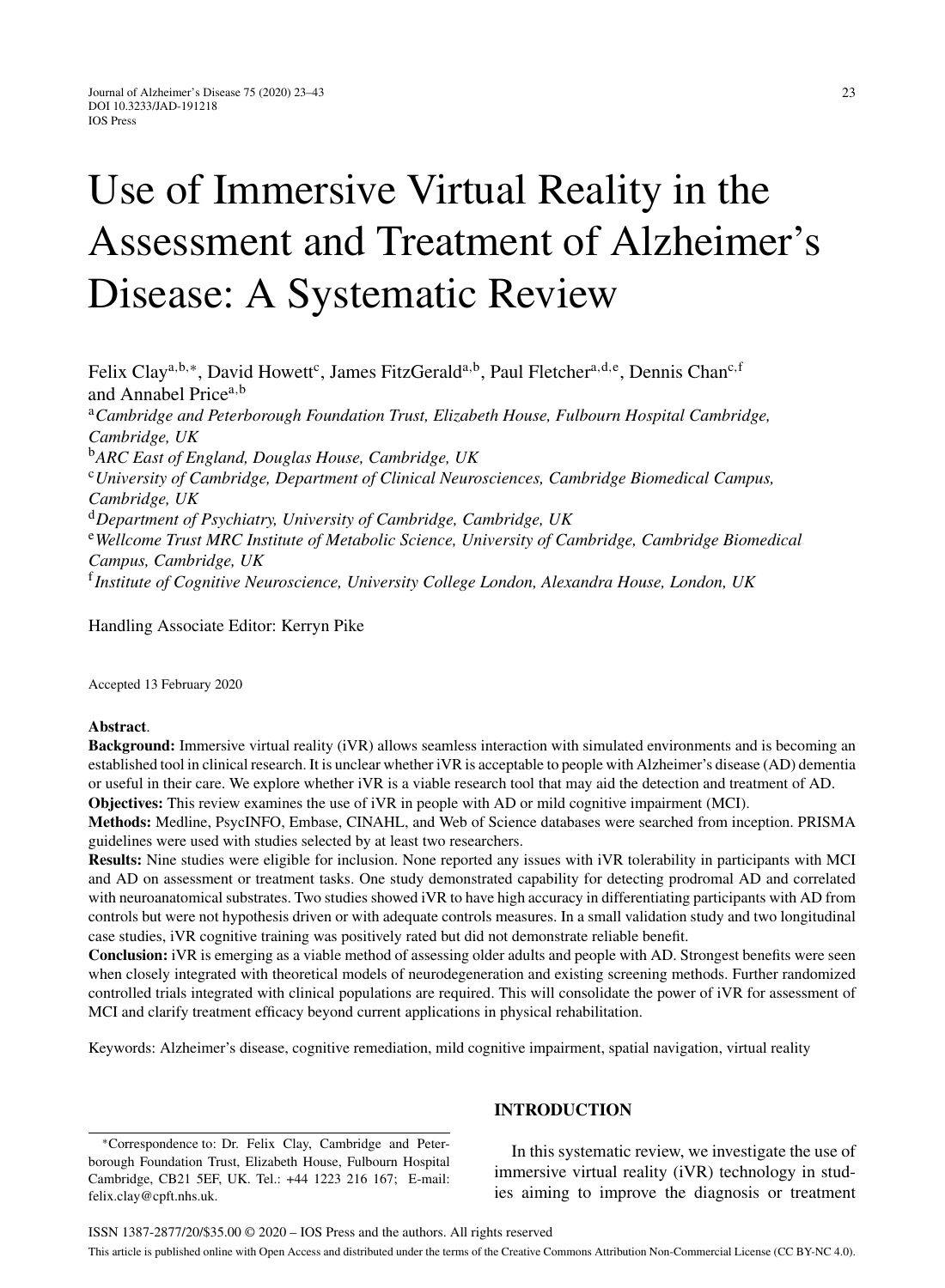of Alzheimer's disease (AD). New approaches are sought due to the high societal burden of AD combined with a lack of effective treatments. There is hope that supporting vulnerable people early may help prevent disease progression at or before the onset of mild cognitive impairment (MCI) [1]. iVR has already demonstrated advantages in the treatment of mental health conditions from anxiety disorders to psychosis [2]. iVR has been utilized in public awareness campaigns allowing users to take a 'walk through dementia' [3] and reminiscence activities allowing experiences to be shared with family [4]. These applications have an intuitive appeal but it remains unclear whether iVR can aid the diagnosis or treatment of AD dementia.

Virtual reality uses computer simulation to replace an individual's external sensory world with an artificial environment that updates corresponding to an individual's orientation and physical movement. Early virtual reality equipment was limited in its ability to create naturalistic interaction. Artificial environments were reliant on 2D displays and controllers such as joysticks and mouse devices which require practice for effective use (Picture 1). By contrast iVR uses head mounted displays (HMD) which adjust the input to each eye to create a true sense of perspective in 3D (Picture 2). Interaction is more naturalistic using head/hand movements or walking within a monitored field. Controllers are incorporated into the simulation, and joystick use is less common. We define 'immersive' virtual reality as systems that encompass the user's visual field and where virtual movement replicates actual head or bodily movement.

HMDs achieve immersion by excluding external visual input and updating the simulated visual environment in relation to head movements. This helps integrate vestibular, proprioceptive, and visual information. These sensory cues enable a more accurate representation of position [5] and are scarcely recruited during non-immersive VR paradigms. Collectively such cues contribute to an experience that is not only immersive but intuitive—participants do not need to be shown how to move, they just move. HMD systems are also rapidly dropping in price and are already affordable to individuals, clinics, and care homes.

iVR can also be achieved using Cave Automatic Virtual environments (CAVE systems, Picture 3). CAVE systems use a combination of video display walls, motion capture systems, and stereoscopic LCD shutter glasses to simulate a 3D world. An advantage of CAVE systems is their ability to allow interaction with real world objects in a projected virtual world; however, these come at a greater cost than HMDmediated iVR and require specialized and dedicated rooms.

Early iVR systems suffered lag in visual updating that led to mismatch between visual perception and vestibular feedback (e.g., head rotation or walking) that commonly induced nausea in participants [6]. Modern iVR technology overcomes these issues through a  $1:1$  correspondence of movement to visual perception; however, this has not yet been systematically appraised in a patient population. Other important technical issues in need of clarification include how well people with AD and MCI tolerate HMD equipment and whether individual differences in sensory impairment affects use of equipment.

iVR allows for naturalistic interaction with a simulated world which could potentially offer accurate discrimination of AD pathology on spatial cognitive tasks [7]. Unlike episodic memory, isolated impairments in spatial navigation are specific to early AD [8] and otherwise silent hippocampal strokes [9]. These impairments are not observed in aging, depression, or other neurodegenerative diseases. Tasks of spatial cognition may therefore offer earlier detection of AD ahead of current gold standard episodic memory measures. Immersive environments are critical for such spatial tasks that are dependent on medial temporal lobe structures; the primary site of neurodegeneration in AD [10–14]. iVR suits this purpose well through use of large landscapes that would not be possible with other techniques. While the utility of iVR is exemplified by spatial cognitive paradigms, this review examines the wider application of iVR to potential diagnostic and therapeutic applications that may benefit AD.

Previous reviews have looked at the use of virtual reality in diagnostic assessment of AD using a mixture of spatial cognition; task sequencing and episodic memory with no clear differential benefit noted compared to existing techniques [15–17]. However, these paradigms were not immersive and used deprecated technology. As a result, the validity, tolerability, and possible diagnostic utility of immersive tasks for AD remains unclear. It is also unclear whether iVR can be used for people with MCI to predict progression to AD or whether it might be sensitive to neurodegeneration before significant cognitive decline has occurred. In this review we address these issues.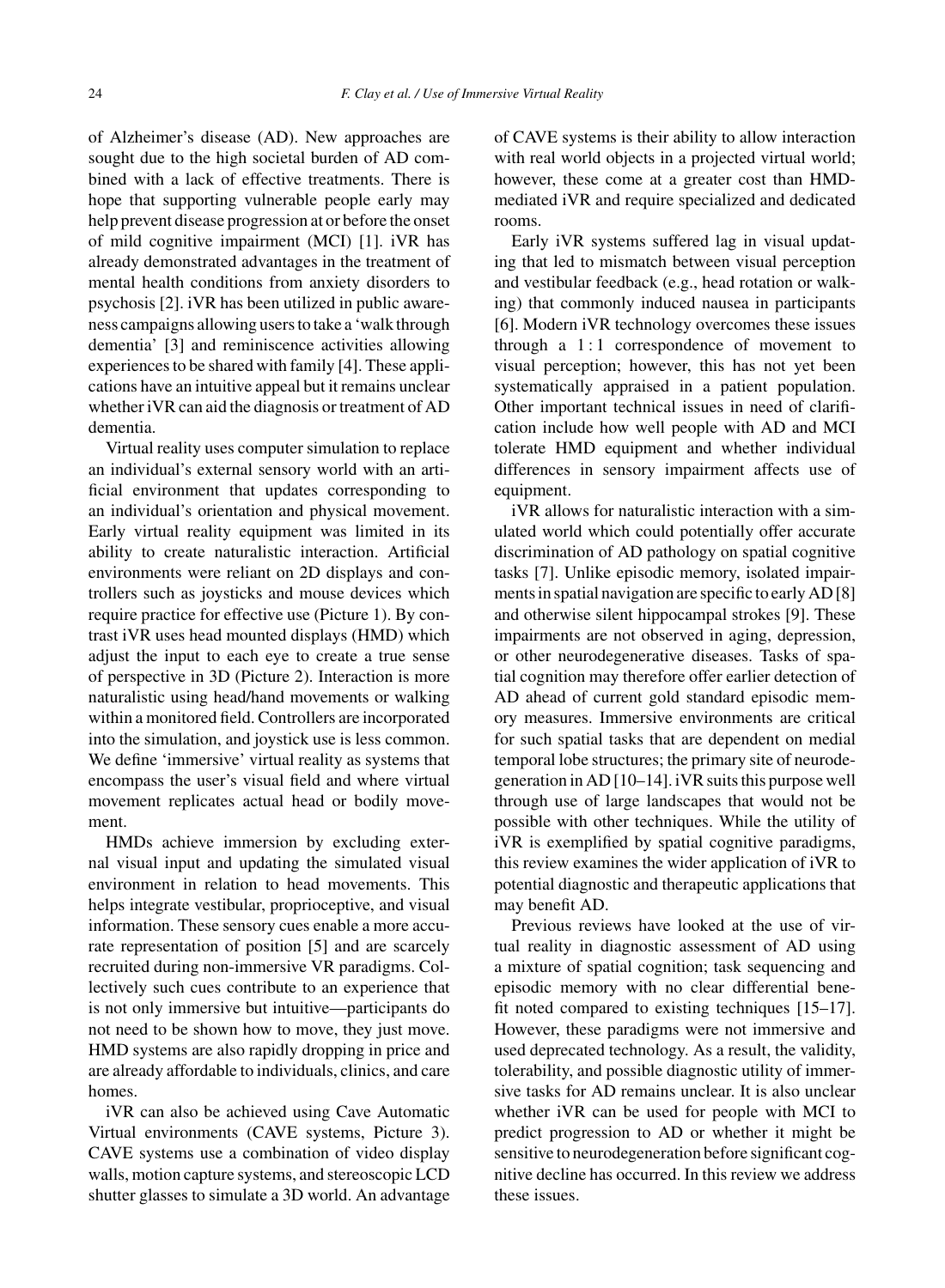Broader reviews of computer-based interventions for AD treatment have noted that non-immersive virtual experiences are enjoyed by participants, reduced apathy, and were preferred when compared to nonvirtual experiences [18, 19]. Early reviews found very weak evidence that iVR was more effective than conventional virtual reality for cognitive training in people with a range of neurodegenerative conditions but did not use robust definitions of iVR or dementia subtypes meaning that it is harder to make conclusions about clinical applicability [20]. Kim et al.'s recent meta-analysis suggests modest effects of semi immersive VR treatment across a range of outcomes from physical fitness, cognition, and emotion but used an incomplete definition of iVR by suggesting use of a 3D display as sole criteria [21]. In both cases there was a risk of relevant studies being either missed or misclassified as immersive. Other recent reviews have looked much more broadly at treatment of neurocognitive disorders but did not look at specific applications in AD [22].

As a result, it remains unknown if iVR cognitive training or stimulation tasks lead to functional improvements in AD, benefit other important symptoms such as mood or wellbeing [23], or facilitate engagement in activities which provide other therapeutic benefit. Such activities might include physiotherapy or occupational therapy rehabilitation which could otherwise be difficult to access for patients with AD. No previous reviews have considered this area. In this review we included all treatment studies. While previous reviews of the field have produced a number of interesting observations, the current study sought to examine, extend, and refine these insights in two key ways. First, we emphasize the importance of a precise and consistent definition of iVR. Second, we focus entirely on AD rather than neurocognitive disorders more broadly.

It also remains unclear how well people with MCI or AD tolerate the experience of iVR. A previous review suggested people with AD suffer increased anxiety around virtual reality but this was not using an iVR application [24], whereas another study found that participants preferred an iVR-mediated cognitive assessment over pen-and-paper tests as it was more intuitive [25]. Evidence from managing behavioral disturbance in institutional settings has also demonstrated that even in these challenging settings iVR can be well tolerated and even enjoyed [24, 26]. In this review we explore this issue by appraising both quantitative and qualitative measures of acceptability.

In summary, iVR offers a novel and ecologically valid opportunity for diagnostic assessment and therapeutic intervention that may have unforeseen potential in AD. Given the prevailing emphasis on earlier diagnosis, cognitive-behavioral paradigms developed to target neuroanatomical sites compromised early in AD are vital. However, such assessments (e.g., navigation) have been overlooked by previous reviews, potentially owing to difficulty in application and replication. iVR paradigms overcome these limitations but the clinical benefit, acceptability, and engagement with this technology in AD and MCI has not been adequately reviewed. In this review we address these issues.

# **METHOD**

#### *Systematic literature review*

A systematic literature review was conducted using the databases PubMed, Embase, Cinahl, PsycINFO, the Cochrane Library, and the Web of Science Core Collection. A protocol was developed based on the Preferred Reporting Items for Systematic Reviews and Meta-Analysis (PRISMA) statement [27]. Details of the protocol for this systematic review were registered on the PROSPERO database [28] under registration number CRD42018115173.

#### *Search strategies*

The databases were searched from inception up to July 26, 2019. Key phrases were determined in conjunction with an experienced research librarian (Isla Kuhn, IK) with the search terms optimized for each database. The search strategy was refined through comparison to the Cochrane review of virtual reality use with people who have suffered strokes [29].

Key terms are listed below and a copy of the full search strategy is available from the authors on request. Search items (also heading searches) included: 'Virtual Realit\*' OR 'VR' OR 'computer AND (simulation\* OR generat\* OR therap\* OR treatment\*)' AND 'Alzheimer\*'

# *Eligibility criteria*

Articles were accepted in all languages. No restrictions were set with regard to study type or the publication date.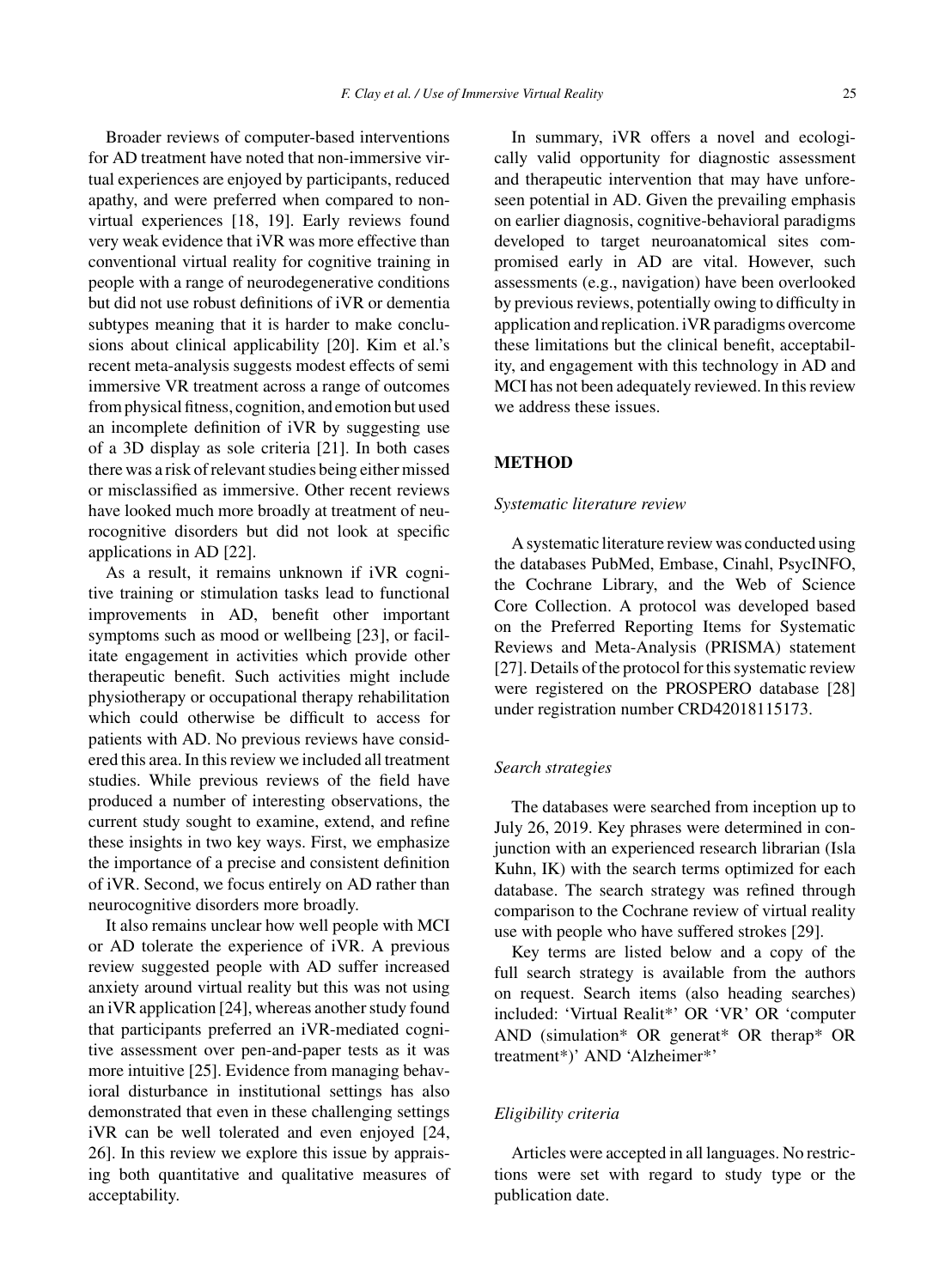# *Inclusion:*

- Participants: Must include participants with AD or MCI at high risk of developing into AD (e.g., amnestic presentation/ biomarker positive).
- Intervention: Use of an immersive 3D virtual reality paradigm, e.g., 3D head mounted display or CAVE system
- Control: Nil specific criteria
- Outcome: Any study design including quantitative or qualitative outcomes based on individual data.

# *Exclusion:*

- Participants: Study ONLY includes healthy controls/participants with other non-dementia or other dementia conditions, e.g., Lewy body dementia.
- Intervention: No virtual reality or nonimmersive virtual reality used, e.g., 2D tablet/ conventional computer screen display.
- Control: Nil specific criteria.
- Outcome: Reviews/technology appraisals.

# *Selection process*

- Step 1: Search results were uploaded into Rayyan Online Systematic Review Management Software [30] for initial screening. Duplicates were removed.
- Step 2: Title/abstract screening: The remaining titles and abstracts were screened independently by two team members (FC and JF) to identify studies that potentially met the inclusion criteria. If no abstract was available, additional information was searched manually on the internet to aid the selection process. Relevant review articles were retained for manual screening if they potentially referred to studies which met the eligibility criteria. A third author (AP) resolved disputes. Reasons for exclusion were noted.
- Step 3: Manual screening of review articles: The references and full text of retained review articles were searched independently by two members of the team (FC and JF) for additional relevant studies. Duplicates were removed.
- Step 4: Full text eligibility review: The full text of the remaining studies was assessed for eligibility independently by two team members (FC and DH). A third author (AP) resolved disputes. References of retained studies were searched for additional relevant studies which were then assessed for eligibility. Reasons for exclusion were noted.

• Step 5: Final screening during data extraction: Detailed analysis of papers for data extraction included final review of eligibility for inclusion.

#### *Data extraction and quality assessment*

A data extraction form for the included studies was developed in Windows Office Excel 2010, based on the Cochrane Handbook for Systematic Reviews [31]. The data extraction form used is available from the authors upon request: We included:

- Data about the publication: Authors, title of the article/journal, year of publication.
- Method
- Study design, setting, diagnosis and severity of dementia, comorbidities
- Description of the VR assessment/intervention and control, number of participants in the VR assessment/intervention and control/comparison group. For treatment studies: including how many were randomized and how many analyzed (with reasons for drop out), duration of the trial (incl. duration of the intervention and timing of follow up).
- Outcome measures, type of analysis
- Results
- Outcome data for patients with AD/high risk MCI was compared to controls including other neurodegenerative conditions.
- For assessment studies: between groups (VR versus control condition) effects: *p*-values & effect sizes (95% CI, Cohen's d).
- For treatment studies: baseline and follow  $up(s)$ , between groups (VR versus control condition) effects: *p*-values & effect sizes (95% CI, Cohen's d).
- Summary of the study conclusion.

We noted whether the authors needed to be contacted for any additional information and if so, which specific information was required. Three reviewers (FC, JF, DH) extracted the data independently. Any disagreement between the reviewers was resolved through discussion with a fourth reviewer (AP). If relevant information could not be found in the included studies, the authors were requested to provide the missing information if possible.

Two reviewers independently (FC and DH) assessed the risk of bias of the included studies. This was based on the Cochrane Collaboration's tool for assessing risk of bias which includes selection bias, performance bias, detection bias, attrition bias,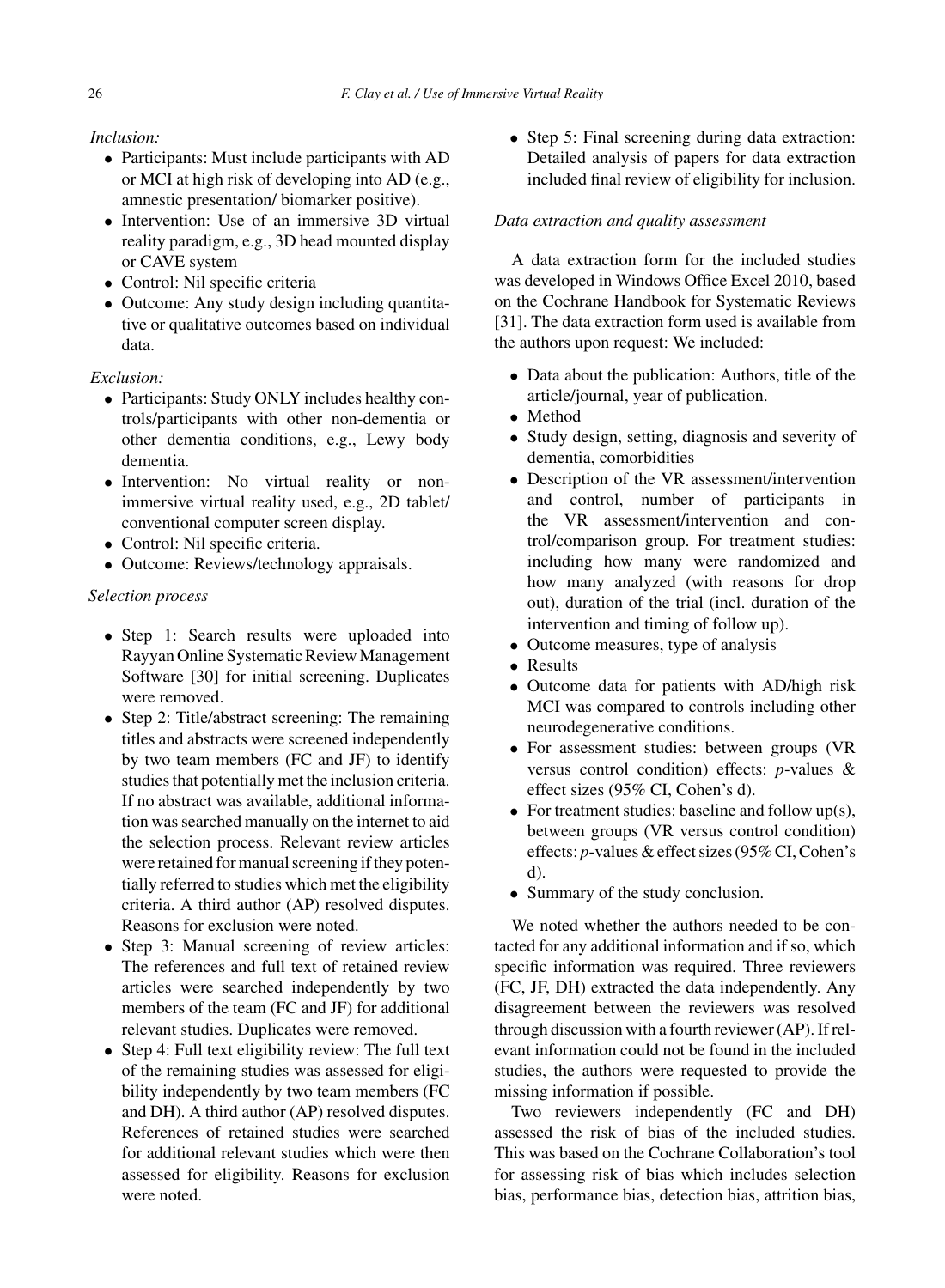reporting bias, and any other potential sources of bias [32]. We also used the ROBINS-I tool for assessing risk of bias in non-randomized trials where this was more suitable [33]. Any disagreements between the two review team members about the risk of bias assessment was resolved through discussion with a third review team member (AP) if necessary. DH was not involved with any data extraction or critical appraisal of the study by Howett et al. [34] due to his involvement with this study as primary author.

# **RESULTS**

#### *Study selection*

The selection process is summarized according to PRISMA guidelines [27] in Fig. 1 as a flow chart. The initial search strategy yielded 7,805 results from the selected databases, comprising 2,869 records from Medline via OVID, 1,351 records from Embase via OVID, 736 records from PsycINFO via Ebsco, 136 records from CINAHL via Ebsco, 208 records from Cochrane, and 2,505 records from Web of Science.

After removal of duplicates, 5,823 records were screened by two authors based on title, abstract, and, if applicable, additional information. Disagreements about in- or exclusion of 118 studies were resolved by a team of three authors. In this first stage, 5,731 records were excluded for the following primary reasons: 5,574 wrong intervention (i.e., not immersive VR study), 157 wrong participants (i.e., not including participants with probable or possible AD/MCI).

The full text was retrieved of the remaining articles  $(n=92)$  and of relevant reviews  $(n=41)$ . References of these articles were screened. This led to 5 records being added for full text screening. Further details of 3 conference posters were not available but authors were contacted where possible to obtain details of subsequent publications.

The remaining 97 articles were read in full text and assessed against eligibility criteria by two authors. 88 were excluded leaving a total of 9 studies included in this review (5 assessment studies, 4 treatment studies). Meta-analysis was not possible due to heterogeneity of study designs, intervention contents, outcomes measured, and clinical groups sampled.

#### *Assessment studies*

The five eligible studies are summarized below. Full details are shown in Table 1a:



Fig. 1. PRISMA Diagram.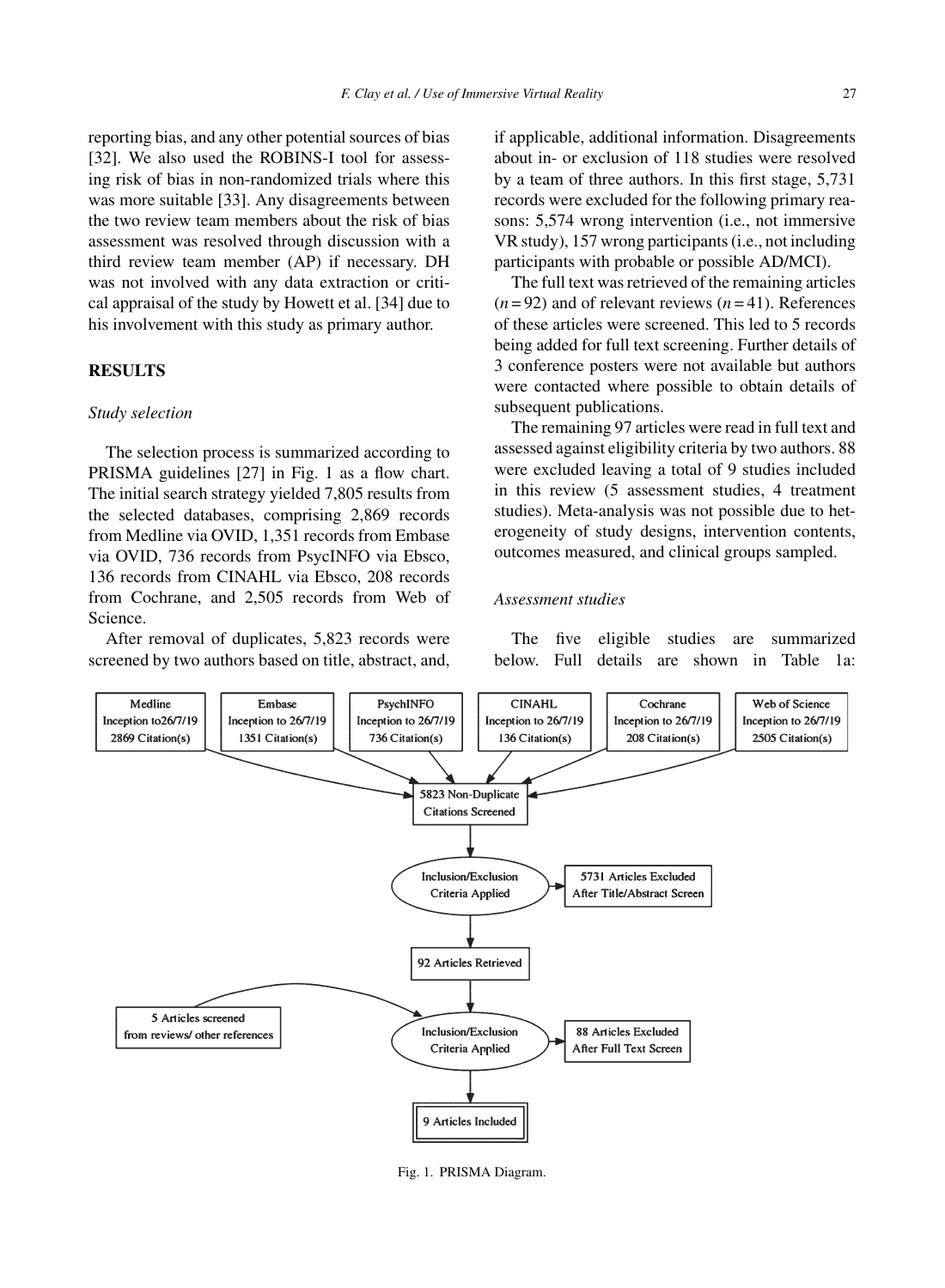| Study                                   | Design/aims                                                                                                                                                                                                                                                            | o<br>Setting/<br>participants                                                                                                                                                                                                                                                                                                                                                                                                                                                                                                                                        | Diagnosis/<br>comorbidities                                                                                                                                                                                                                              | VR technology/<br>task                                                                                                                                                                                                                                                                       | Outcome<br>measures                                                                                     | Comparison task                                                                         |
|-----------------------------------------|------------------------------------------------------------------------------------------------------------------------------------------------------------------------------------------------------------------------------------------------------------------------|----------------------------------------------------------------------------------------------------------------------------------------------------------------------------------------------------------------------------------------------------------------------------------------------------------------------------------------------------------------------------------------------------------------------------------------------------------------------------------------------------------------------------------------------------------------------|----------------------------------------------------------------------------------------------------------------------------------------------------------------------------------------------------------------------------------------------------------|----------------------------------------------------------------------------------------------------------------------------------------------------------------------------------------------------------------------------------------------------------------------------------------------|---------------------------------------------------------------------------------------------------------|-----------------------------------------------------------------------------------------|
| Fernandez-<br>Montenegro et<br>al. [35] | Validation Study<br>(Repeated<br>Measures): To<br>compare novel<br>VR screening<br>tests of AD to<br>traditional pen<br>and paper tests                                                                                                                                | Computer<br>Sciences<br>Department,<br>Kingston<br>University, UK<br>$N = 20$ aged<br>23-82, healthy<br>controls and<br>patients (no<br>details on<br>proportion), 11<br>female, 11 high<br>school<br>education or<br>higher.<br>Nationalities<br>included<br>French,<br>Spanish,<br>Vietnamese and<br>Greek, one<br>participant was<br>illiterate.                                                                                                                                                                                                                  | AD, No details<br>given of criteria<br>or number of<br>patients/<br>comorbidities                                                                                                                                                                        | Oculus Rift DK2<br>HMD with<br>Microsoft<br>Kinect 2 depth<br>sensor.<br>Participant is sat<br>in a simulated<br>consulting room<br>to complete<br>tasks:<br>Remembering<br>object loca-<br>tions/noticing<br>scene changes<br>and sound<br>location. No<br>information on<br>software used. | Four tasks<br>measuring<br>visual memory,<br>auditory<br>recognition, and<br>discrimination             | Dr. Oz Memory<br>Quiz; Visual<br>Association<br>Test, Dichotic<br><b>Listening Test</b> |
| Gago et al. [36]                        | Case Control: To<br>explore<br>differences in<br>provoked<br>compensatory<br>postural<br>adjustments<br>within an VR<br>environment in<br>patients with<br>AD who had<br>suffered falls in<br>the past 12<br>months<br>('fallers') to<br>'non-fallers'<br>and controls | Neurology<br>Department,<br>Guimaraes,<br>Portugal.<br>$N = 21$ patients<br>recruited from<br>local memory<br>clinic.<br>$-11$ 'fallers' 9<br>female, mean<br>age 71, average<br>1-4 years<br>education, mean<br>disease 3 years,<br>mean MoCA<br>score 9.<br>-9 'non-fallers'<br>5 females, mean<br>age 75, average<br>$1-4$ years<br>education, mean<br>disease duration<br>3 years, mean<br>MoCA score 12<br>$N = 19$ healthy<br>controls (from<br>previous study).<br>11 females,<br>mean age 71,<br>average 1-4<br>years of<br>education, mean<br>MoCA score 24 | AD, DSM-<br><b>IV/NINCDS-</b><br>ADRA.<br>Comorbidities<br>not noted.<br>Exclusion:<br>orthopedic,<br>musculoskele-<br>tal, and<br>vestibular<br>disorder,<br>significant<br>auditory deficit,<br>and alcohol<br>abuse, and<br>somatosensory<br>deficit. | Oculus Rift HMD Compensatory<br>using Generic<br>'Tuscany<br>scene'.<br>Participants<br>identify objects<br>then stand still<br>on a virtual stair<br>case as<br>unpredictable<br>visual<br>displacements<br>are made.                                                                       | postural<br>adjustment<br>measured by<br>vertical<br>acceleration and<br>time frequency<br>distribution | Not used                                                                                |

Table 1a Design and Aims of Assessment Studies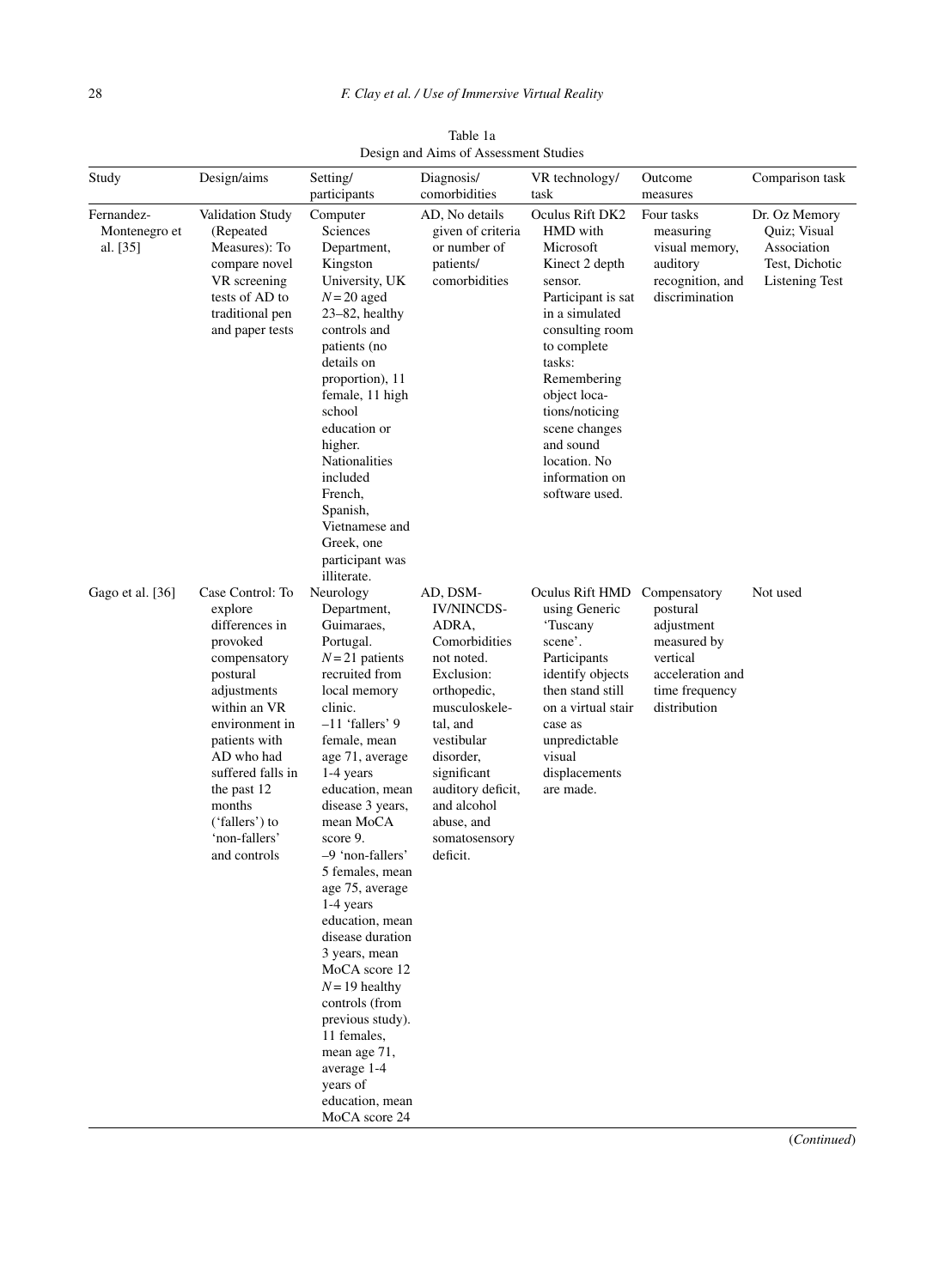|                         |                                                                                                                                                                                                   |                                                                                                                                                                                                                                                                                                                  | $($ Commuca $)$                                                                                                                                                                           |                                                                                                                                                                                                                                                                           |                                                                                                                                                                                                                                                                                                                            |                                                                                                                                                  |
|-------------------------|---------------------------------------------------------------------------------------------------------------------------------------------------------------------------------------------------|------------------------------------------------------------------------------------------------------------------------------------------------------------------------------------------------------------------------------------------------------------------------------------------------------------------|-------------------------------------------------------------------------------------------------------------------------------------------------------------------------------------------|---------------------------------------------------------------------------------------------------------------------------------------------------------------------------------------------------------------------------------------------------------------------------|----------------------------------------------------------------------------------------------------------------------------------------------------------------------------------------------------------------------------------------------------------------------------------------------------------------------------|--------------------------------------------------------------------------------------------------------------------------------------------------|
| Study                   | Design/aims                                                                                                                                                                                       | Setting/<br>participants                                                                                                                                                                                                                                                                                         | Diagnosis/<br>comorbidities                                                                                                                                                               | VR technology/<br>task                                                                                                                                                                                                                                                    | Outcome<br>measures                                                                                                                                                                                                                                                                                                        | Comparison task                                                                                                                                  |
| Seo et al. [37]         | Validation study<br>(Repeated<br>Measures): To<br>explore the<br>validity and<br>discriminative<br>power of a<br>virtual daily<br>living test as a<br>new diagnostic<br>approach to<br>assess MCI | Department of<br>Neurology and<br>Department of<br>Engineering,<br>Hanyang<br>University<br>Hospital, South<br>Korea.<br>$N = 20$ patients<br>(8 female),<br>recruited from<br>tertiary medical<br>center.<br>$N = 22$ healthy<br>controls (8)<br>female)<br>recruited from<br>same medical<br>center.           | MCI, Albert<br>$(2011)$ criteria,<br>Comorbidities<br>not stated.<br>Exclusion:<br>psychiatric or<br>neurological<br>illness,<br>drug/alcohol<br>abuse within 4<br>weeks of the<br>study. | CAVE system<br>with 4'2.5'2.5 m<br>room, four rear<br>projection<br>screens,<br>stereoscopic<br>glasses to give<br>3D vision and<br>Optitrack<br>motion tracking.<br><b>IADL</b> tasks<br>performed<br>'Withdraw<br>money from<br>ATM'; 'Take a<br>bus'                   | Kinematic data<br>collected during<br>through motion<br>tracking sensors<br>(hands and<br>head). Distance<br>of sensors, time<br>taken (whole<br>task) and<br>velocity of<br>movement and<br>number of<br>errors: broken<br>sequence,<br>misremember<br>information,<br>e.g., pin code or<br>incorrect bus<br>information. | MMSE, IADL,<br>FCSRT, Digit<br>span forwards<br>and backwards,<br>2*trail making<br>tasks.                                                       |
| Zakzanis et al.<br>[38] | Case Control: To<br>examine age-<br>and AD-related<br>differences in<br>route learning<br>and memory<br>using VR                                                                                  | Psychology<br>Department,<br>University of<br>Toronto.<br>Canada.<br>$N=2$ patients<br>(mean age 70).<br>$N=9$ young<br>controls (mean<br>$age = 26$<br>$N=7$ older<br>controls (mean<br>age 62). All<br>highly educated,<br>similar<br>computer use<br>difference                                               | Probable AD<br>(NINCDS-<br>ADRA).<br>Comorbidities<br>not stated.                                                                                                                         | Proview XL-50<br>HMD with LCD<br>display and<br>movement<br>controlled using<br>data glove.<br>Navigation of<br>specified routes<br>around<br>simulated town<br>of Sunnybrook.                                                                                            | Completion time,<br>distance<br>travelled, wrong<br>turns, 'falls off<br>sidewalk'.<br>collisions with<br>objects                                                                                                                                                                                                          | Not used.                                                                                                                                        |
| Howett et al. [34]      | Case Control: To<br>test the<br>hypothesis that<br>entorhinal<br>cortex-based<br>navigation is<br>impaired in<br>pre-dementia<br>AD.                                                              | gaming exp<br>Cambridge<br>University<br>Hospitals<br>Memory Clinic,<br>Cambridge, UK<br>$N = 45$ patients<br>with MCI (26<br>AD biomarker<br>tested: 12<br>positive, 14<br>negative)<br>$N=41$ controls<br>recruited from<br>'Join Dementia<br>Research'<br>group. Age,<br>gender, and<br>education<br>matched. | MCI (Petersen<br>criteria.<br>Exclusion:<br>Patients with<br>major medical,<br>psychiatric,<br>visual, mobility<br>impairment, or<br>history of<br>alcohol<br>dependency.                 | HTC Vive iVR<br>equipment with<br>external base<br>stations used to<br>monitor<br>participants<br>within a $3.5 \text{ m}^3$<br>space.<br>Path integration<br>task within a<br>virtual open<br>area.<br>Participants<br>walk a route and<br>then return to<br>their base. | Absolute distance ACE-R, NART,<br>error;<br>proportional<br>angular and<br>linear errors.                                                                                                                                                                                                                                  | measures<br>sensitive to<br>transition from<br>MCI to AD<br>(FCSRT, Rey<br>figure recall,<br>trail Making<br>Task, Digit<br>Symbol test,<br>4MT) |

Table 1a (*Continued*)

4MT, 4 Mountains Test; ACE-R, Addenbrooke's Cognitive Examination Revised; AD, Alzheimer's disease; DSM-IV, Diagnostic and Statistical Manual of Mental Disorders IV; FCSRT, Free and Cued Selective Reminding Test; HMD, head mounted display; IADL, instrumental activities of daily living; iVR, immersive virtual reality; MCI, mild cognitive impairment; MMSE, Mini-Mental State Examination; MoCA, Montreal Cognitive Assessment; NART, National Adult Reading Test; NINCDS-ADRA, National Institute of Neurological and Communicative Disorders and Stroke/Alzheimer's Disease and Related Disorders Association; VR, virtual reality.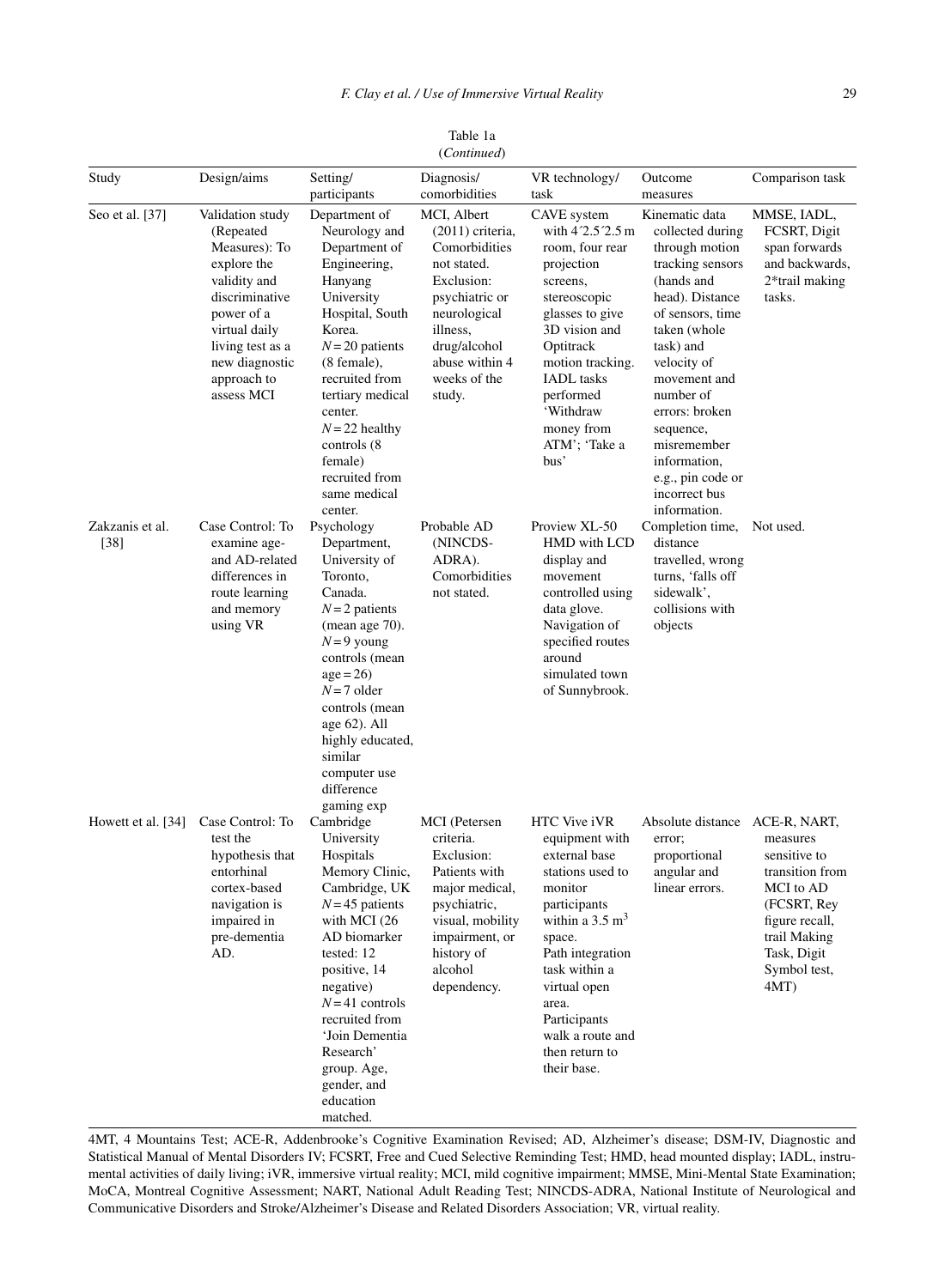Design/background; Table 2a: Outcome measures and acceptability; Table 3: Risk of bias.

#### *Fernandez-Montenegro et al. [35]*

This validation study compared four novel iVR tasks with existing AD screening measures with the aim of demonstrating potential alternative screening measures. A mixture of healthy controls and participants with AD completed static iVR object recall tasks in an HMD setting with joystick control (total  $n = 20$ ). All iVR and existing screening tasks were able to discriminate participants with AD from controls (*p* < 0.001 for all tasks). Results were potentially confounded by both age and education level. There was high correlation between three out of four of the novel VR tasks and existing measures. There was no comparison between groups and overall risk of bias was noted to be high. There was no specific data on acceptability. Some patients with 'advanced' AD did not complete testing.

# *Gago et al. [36]*

This case control study used a generic scene from the Oculus Rift HMD catalogue to measure postural stability in an iVR task for participants with AD whom had suffered recent falls with those whom had not  $(n = 11, n = 9)$  and matched controls  $(n = 19)$ . Non parametric statistics showed that AD fallers made higher frequency postural adjustments at all time periods  $(p < 0.05)$  with both AD fallers and non-fallers also showing slower response times to visual perturbations compared to controls. Risk of bias around the design was high but results and analyses were less problematic. There was no specific data on acceptability. All participants completed all sessions.

# *Seo et al. [37]*

This validation study compared participants with MCI  $(n=20)$  to healthy controls  $(n=22)$  during an iVR task in which participants completed instrumental activities of daily living (IADLs) in a CAVE system. Performance was compared to standard neuropsychology measures with the aim of finding tasks which contributed additional discriminative value between groups. Results showed significant differences between participants and controls of hand speed on a cash machine task  $(p < 0.005)$  and head speed and errors on the catching a bus task  $(p<0.005, p<0.001)$ . These corresponded to large effect sizes (1.1, 1.5). There were also significant between group differences on existing neuropsychology assessments. This study was noted to be of high

methodological quality with little risk of bias. There was no specific data on acceptability. All participants completed all sessions.

#### *Zakzanis et al. [38]*

This case control study compared navigational abilities of young controls  $(n=9)$  and older controls  $(n=7)$  with a subset of two participants with AD on an iVR spatial navigation task using HMD and a joystick. There was no control task. Performance on navigation tasks was varied for the two participants with AD; one markedly impaired on all tasks, the other within 1 standard deviation of controls for all tasks. There was no between group comparison made which included participants with AD. There was no specific data on acceptability. All participants completed all sessions.

#### *Howett et al. [34]*

This case control study compared performance of participants with MCI  $(n=45)$  to matched controls  $(n=41)$  during an iVR path integration task designed to test entorhinal cortex function. A proportion of participants with MCI were tested for cerebrospinal fluid biomarkers of AD (amyloid- $\beta$  1–42, total tau, phosphorylated tau,  $n = 26$ , 12 positive, 14 negative). A proportion of test subjects also completed MRI measures of entorhinal cortex volume (39 participants with MCI: 11 biomarker positive, 9 biomarker negative, 37 controls). Participants with MCI who had cerebrospinal fluid biomarkers positive for AD showed significantly impaired path integration performance compared to participants with MCI with negative biomarkers and controls whose performance did not significantly differ. The path integration task showed significantly higher diagnostic sensitivity and specificity for differentiating biomarker positive versus negative MCI compared to the best of current gold standard cognitive tests (area under the curve 0.90 versus 0.57). Entorhinal cortex volume on MRI was negatively associated with errors on the path integration task ( $p < 0.005$ ). This study was at low risk of bias with good methodological quality. There was no specific data on acceptability. All participants completed all sessions.

#### *Treatment studies*

The four eligible studies are summarized below. Full details are shown in Table 1b: Design/background; Table 2b: Outcome measures and acceptability; Table 3: Risk of bias.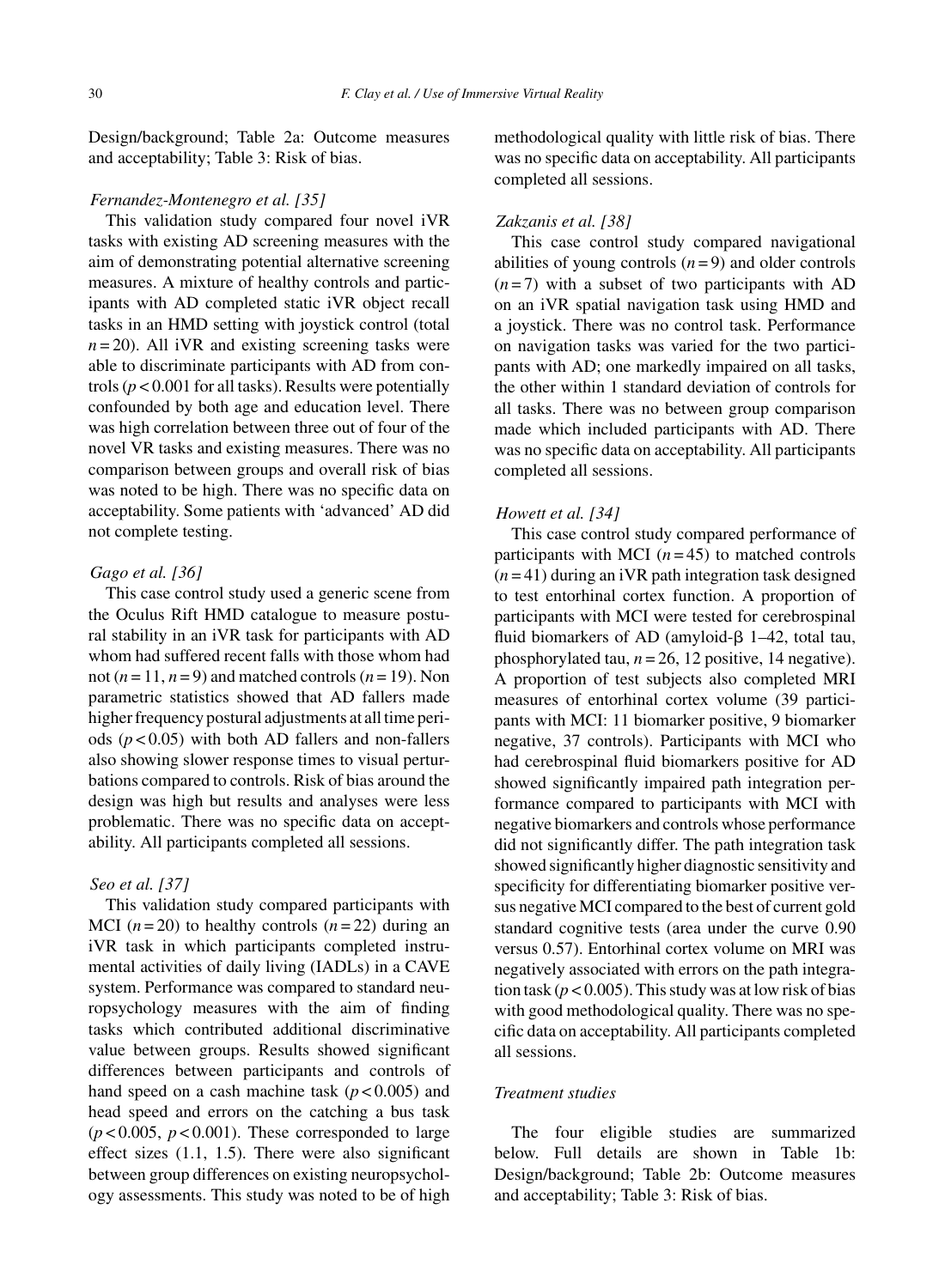| Study                            | Design/aims                                                                                                                                                                                                          | Setting/<br>participants                                                                                                                                                                                                                                                                 | Diagnosis/<br>comorbidities                                                                                                          | VR technology/<br>task                                                                                                                                                                                                                                                                                                                                                                                                                                  | Outcome<br>measures                                                                                                                                                                                                                           | Comparison task                                                             |
|----------------------------------|----------------------------------------------------------------------------------------------------------------------------------------------------------------------------------------------------------------------|------------------------------------------------------------------------------------------------------------------------------------------------------------------------------------------------------------------------------------------------------------------------------------------|--------------------------------------------------------------------------------------------------------------------------------------|---------------------------------------------------------------------------------------------------------------------------------------------------------------------------------------------------------------------------------------------------------------------------------------------------------------------------------------------------------------------------------------------------------------------------------------------------------|-----------------------------------------------------------------------------------------------------------------------------------------------------------------------------------------------------------------------------------------------|-----------------------------------------------------------------------------|
| Bourellier et al.<br>$[39]$      | Validation study<br>(Repeated<br>measures): To<br>assess the use of<br>a VR training<br>environment to<br><b>Engage Motor</b><br>and Postural<br>Abilities.                                                          | Department of<br>Geriatrics,<br>University of<br>Bourgogne,<br>France.<br>$N=7$ patients,<br>average MMSE<br>23.2, Average<br>timed up and go<br>test $13.3$ s<br>$N = 14$ , controls<br>matched for<br>age/gender,<br>average MMSE<br>28.5, Average<br>timed up and go<br>test 9.5 secs | MCI, NINCDS-<br>ADRDA<br>criteria;<br>comorbidities<br>not mentioned.<br>all nor-<br>mal/corrected<br>normal hearing<br>and vision   | <b>CAVE System</b><br>with dimensions<br>$3.40 \,\mathrm{m}^3$ , 3D<br>vision via<br>NVidia 3D<br>Vision Pro<br>stereoscopic<br>glasses and<br><b>ART DTrack</b><br>2motion<br>tracking.<br>Simulated fruit<br>harvesting task<br>designed to<br>induce<br>stretching: fruit<br>in from different<br>start positions<br>are selected for<br>ripeness and<br>placed in a<br>basket. 6*<br>3-min sessions<br>with 1-min<br>break between<br>each session. | Number of<br>appropriate<br>movements:<br>Ripe fruit<br>picked on<br>implicit VR task<br>versus targeted<br>movement on<br>explicit exercise<br>task.                                                                                         | Explicit exercise<br>task: Arm<br>pointing task<br>with<br>physiotherapist. |
| White and<br>Moussavi.<br>$[40]$ | Case study: To<br>determine<br>whether an<br>individual with<br>AD could learn<br>to navigate in a<br>simple VR<br>navigation<br>environment                                                                         | Department of<br><b>Biomedical</b><br>Engineering,<br>University of<br>Manitoba,<br>Canada.<br>$N=1$ ,<br>74-year-old<br>male, masters<br>level education,<br>MoCA 24/30                                                                                                                 | MCI, probable<br>AD (no criteria<br>given),<br>comorbidities<br>not mentioned.                                                       | Oculus Rift DK2<br>HMD:<br>Participant is<br>shown a room<br>on the outside<br>of a building<br>and asked to<br>navigate to it.<br>45-min training<br>sessions,<br>3*week for 7<br>consecutive<br>weeks (total<br>$16h$ )                                                                                                                                                                                                                               | Navigation errors, Not used.<br>serial MoCA<br>score.                                                                                                                                                                                         |                                                                             |
| Optale et al. [41]               | Case study: To<br>explore whether<br>cognitive<br>processes could<br>be restored via<br>procedures<br>practiced<br>repetitively<br>within an<br>environment<br>which contains<br>functional<br>real-world<br>demands | Department of<br>Neuro-<br>Rehabilitation,<br>Villa Salus<br>Hospital,<br>Venice, Italy.<br>$N = 1$ Patient<br>from memory<br>clinic, female,<br>aged 65, high<br>school<br>education.                                                                                                   | Early onset AD<br>(no criteria<br>given). Full<br>details of all<br>comorbidities<br>mentioned. No<br>family history<br>of dementia. | Virtual Research<br>System HMD<br>with Intersense<br>motion tracker<br>and Joystick<br>control.<br>Three listening<br>experiences<br>alternated with<br>three different<br>virtual<br>experiences<br>using<br>Superscape<br>VRT software:<br>re-experience of<br>childhood,                                                                                                                                                                             | Subjective<br>measures of<br>improvement,<br>Multiple<br>Delayed<br>Reaction Ver-<br>bochronometry<br>and Neuropsy-<br>chology<br>measures<br>(MMSE,<br>Wechsler<br>Memory Scale,<br>Digit span,<br>Praxia Tests,<br>Frontal Lobe<br>measures | Not used.                                                                   |

Table 1b Design and Aims of Treatment Studies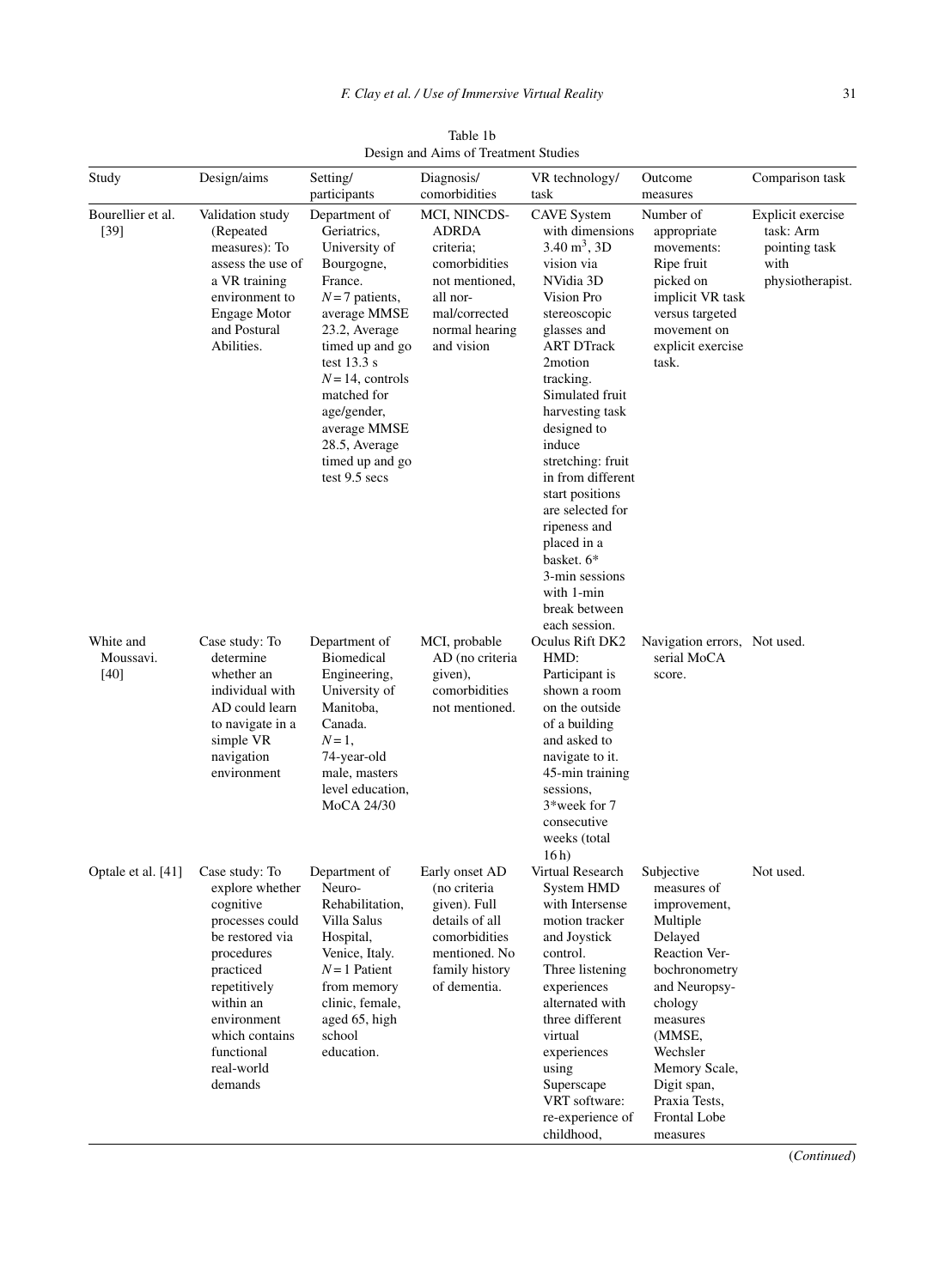|                            |                                                                                                                                                                                                                                  |                                                                                                                                                                                                                                                                 | Continued)                                                                                                                                                                                                                                                                                                             |                                                                                                                                                                                                                                                                                                                                                                                                                                                                                                                                                                                              |                                                                                                                                                                                                                                                                                                                                                                                                                                                                                   |                                                                             |
|----------------------------|----------------------------------------------------------------------------------------------------------------------------------------------------------------------------------------------------------------------------------|-----------------------------------------------------------------------------------------------------------------------------------------------------------------------------------------------------------------------------------------------------------------|------------------------------------------------------------------------------------------------------------------------------------------------------------------------------------------------------------------------------------------------------------------------------------------------------------------------|----------------------------------------------------------------------------------------------------------------------------------------------------------------------------------------------------------------------------------------------------------------------------------------------------------------------------------------------------------------------------------------------------------------------------------------------------------------------------------------------------------------------------------------------------------------------------------------------|-----------------------------------------------------------------------------------------------------------------------------------------------------------------------------------------------------------------------------------------------------------------------------------------------------------------------------------------------------------------------------------------------------------------------------------------------------------------------------------|-----------------------------------------------------------------------------|
| Study                      | Design/aims                                                                                                                                                                                                                      | Setting/<br>participants                                                                                                                                                                                                                                        | Diagnosis/<br>comorbidities                                                                                                                                                                                                                                                                                            | VR technology/<br>task                                                                                                                                                                                                                                                                                                                                                                                                                                                                                                                                                                       | Outcome<br>measures                                                                                                                                                                                                                                                                                                                                                                                                                                                               | Comparison task                                                             |
| Micarelli et al.<br>$[42]$ | Case Control:<br>Explore the<br>effect of a head<br>motion-<br>dependent VR<br>racing game on<br>vestibular<br>rehabilitation in<br><b>UVH</b> patients<br>encompassing<br>MCI and<br>cognitively<br>unimpaired<br>older adults. | <b>ITER</b> Center for<br>Balance and<br><b>Rehabilitation</b><br>Research,<br>Rome, Italy.<br>$N = 24$ patients<br>with MCI (mean<br>age 74.4, 14<br>females, mean<br>MMSE 25.5)<br>$N = 23$ controls<br>(mean age 75.6,<br>12 females.<br>mean MMSE<br>(28.1) | MCI diagnosis<br>according to<br>Albert criteria<br>$(2011)$ . Chronic<br>UVH diagnosed<br>by a $25%$<br>reduction in<br>vestibular<br>response to<br>bithermal water<br>caloric<br>irrigation on one<br>side 3 months<br>after the<br>beginning of<br>symptoms.<br>Exclusion:<br>Significant<br>medical<br>disorders. | participating in<br>a tournament,<br>and walking the<br>streets of a<br>modern city.<br>Tasks gradually<br>more complex.<br>$15 \text{ min}, 3* \text{ week}$<br>for 12 weeks.<br>then reduced to<br>3*weekly<br>sessions every<br>two weeks for a<br>further 12<br>weeks (13.5h)<br>total).<br>VR Tech: 5.2"<br>display of a<br>Windows Phone<br>placed in the<br><b>HMD</b><br>'Revelation' VR<br>Headset.<br>Trackspeed 3D<br>racing game<br>20 min per day:<br>point of view<br>never ending<br>racing race in<br>which the car is<br>steered from the<br>cockpit by<br>tilting the head | (towers of<br>Hanoi, Stroop<br>test),<br>Visual-spatial<br>Tests Cubes,<br>Global<br>Deterioration<br>Scale) at<br>baseline, 5, 8,<br>and 12 months<br>Otoneurological<br>testing: Head<br>impulse testing,<br>Postuography.<br>Self-report:<br><b>Dizziness</b><br>Handicap<br>Inventory,<br>activities-<br>specific balance<br>confidence<br>scale, dynamic<br>gait index.<br>Simulator<br>sickness<br>Questionnaire,<br>nausea<br>oculomotor<br>stress, and<br>disorientation. | Vestibular<br>rehabilitation<br>only, twice daily<br>30-40 min in<br>total. |

Table 1b

UVH, unilateral vestibular hypofunction. See Table 1A for remaining abbreviations.

#### *Bourellier et al. [39]*

This validation study assessed the use of an iVR training environment for participants with MCI  $(n=7)$  versus matched controls  $(n=14)$  in comparison to a usual physiotherapy task. The iVR task used a CAVE system object sorting task which required large movements of the body, this was compared to a standard physiotherapy session practicing similar movements over a single session. Results showed a strong difference in appropriate movements between both MCI participants versus controls and iVR versus conventional physiotherapy (both *p* < 0.001). There was also a strong interaction: participants with MCI were proportionately worse than controls on the iVR task in particular. There was a between groups differences on Mini-Mental State Examination (MMSE) and timed up and go task (TUG) which was controlled for during statistical analysis. This study was at low risk of bias with good methodological quality. Acceptability of the technology was explored in detail through a 30-min semi structured interview: participants reported enjoying the iVR training more than the standard physiotherapy sessions which they found repetitive.

## *White and Moussavi [40]*

This case study with a single participant looked at whether a patient with AD could engage with and learn from an iVR navigation program completed using HMD and innovative wheel chair control. No details were given about diagnostic criteria used. There was no control task. Training was completed three times a week over 7 weeks. Results showed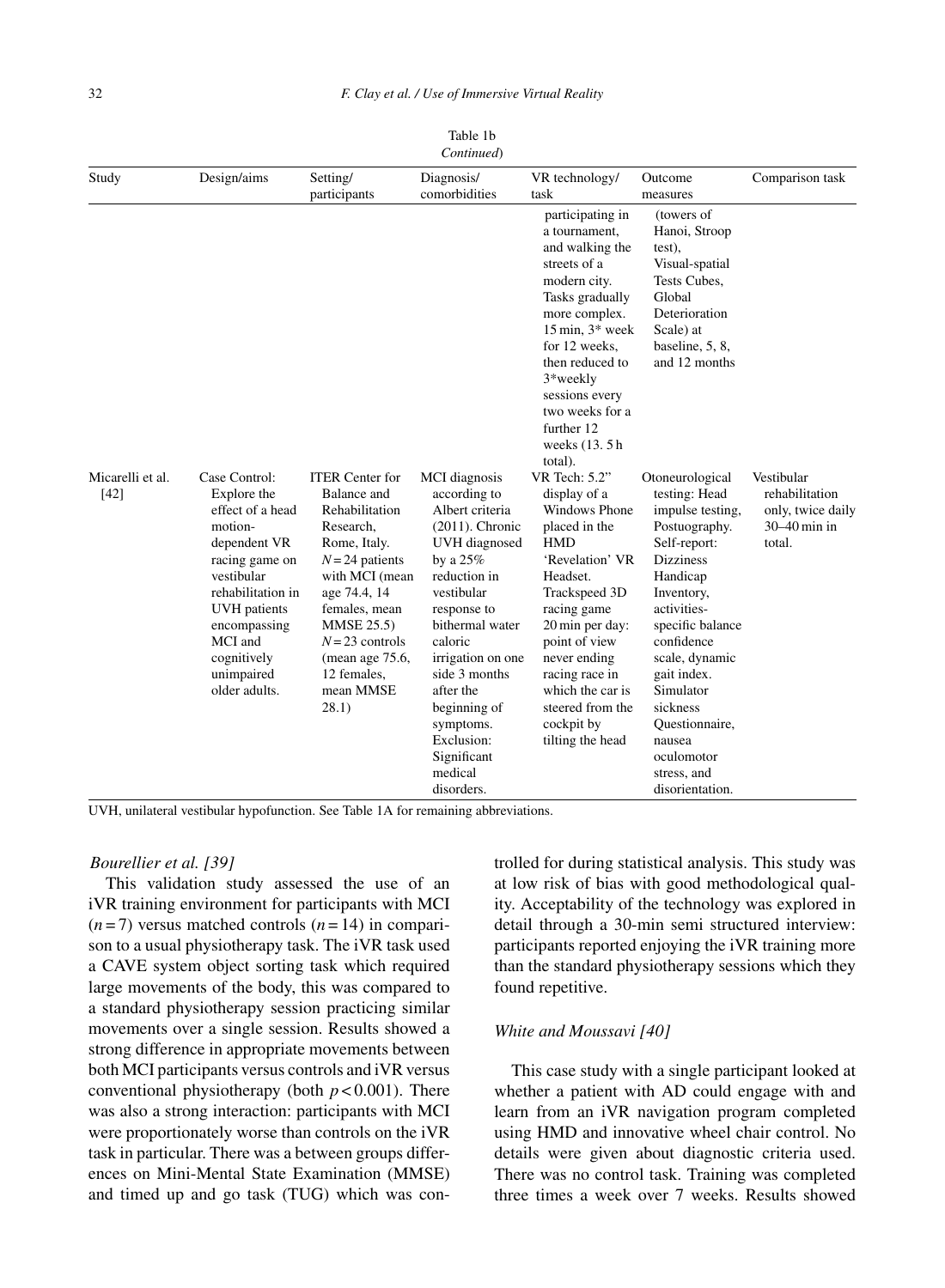| Study                                   | Between groups<br>differences                                                                                                                                                                                                                         | Outcome<br>measures                                                                                                                                                                                                                                                                                                                                                                                                                                                                                                                                                                                                                                                                                                                                                                                                                                                                                          | Acceptability                                                                                    | <b>Effect</b> sizes       | Subjective<br>measures                                                                                |
|-----------------------------------------|-------------------------------------------------------------------------------------------------------------------------------------------------------------------------------------------------------------------------------------------------------|--------------------------------------------------------------------------------------------------------------------------------------------------------------------------------------------------------------------------------------------------------------------------------------------------------------------------------------------------------------------------------------------------------------------------------------------------------------------------------------------------------------------------------------------------------------------------------------------------------------------------------------------------------------------------------------------------------------------------------------------------------------------------------------------------------------------------------------------------------------------------------------------------------------|--------------------------------------------------------------------------------------------------|---------------------------|-------------------------------------------------------------------------------------------------------|
| Fernandez-<br>Montenegro et<br>al. [35] | No comparison<br>made between<br>groups based on<br>demographic<br>measures.                                                                                                                                                                          | Parametric statistics used to<br>compare groups (Dementia<br>versus controls, table 4):<br>Significant difference noted<br>between groups for all<br>neuropsychology and novel<br>measures (all $p < 0.001$ ).<br>Also, significant<br>differences between age<br>and DrOz test ( $p = 0.033$ ),<br>DLT ( $p = 0.038$ ), and novel<br>object recognition task<br>$(p=0.003)$ . Significant<br>differences also between<br>level of education and three<br>of the novel tasks VOM<br>$(p=0.045)$ , AOR<br>$(p=0.004)$ , BDTT<br>$(p=0.0)$ .<br>Correlation between novel<br>and existing measures<br>• VOM $(t=0.59-0.83)$ ,<br>$p < 0.01$ for all measures)<br>• AOR $(t=0.53-0.74, p<0.01$<br>for all measures except<br>VAT $p = 0.017$ )<br>$\bullet$ VRS (t=0.49-0.72, p < 0.01<br>for all measures except<br>DrOz $p = 0.03$ )<br>• BDTT: Not significantly<br>correlated with any existing<br>measure. | No specific data.<br>Some patients<br>with 'advanced'<br>AD did not<br>complete all<br>sessions. | No data to allow<br>this. | Positive feedback<br>on VR headset,<br>instructions and<br>movement<br>interaction, no<br>statistics. |
| Gago et al. [36]                        | Nil significant<br>differences<br>demographic<br>and<br>anthropometric<br>measures;<br>significantly<br>lower score on<br>MoCA for both<br>dementia groups<br>versus controls<br>(Kruskall Wallis<br>Tests, $p < 0.001$<br>further details<br>given). | Vertical acceleration<br>Significant difference<br>between controls and AD<br>fallers (higher mean,<br>$U = 38.0 p = 0.03$ ; higher<br>average magnitude<br>$(U=53.0, p=0.026)$ ).<br>Movement power: Intergroup<br>analysis<br>• Significant difference<br>between AD fallers to<br>controls for all time periods<br>(p < 0.05)<br>• No significant differences in<br>low band $(<1.5 Hz)$<br>movements between other<br>groups ( $p$ ranges $0.26 - 0.56$ )<br>• Significantly higher value<br>of high band $(>1.5 Hz)$<br>compensatory adjustments<br>for AD fallers versus<br>controls at all times (table<br>2, $p < 0.05$ for all<br>comparisons).                                                                                                                                                                                                                                                     | No specific data.<br>All participants<br>completed all<br>sessions.                              | Not calculated.           | Not used.                                                                                             |

Table 2a Results of Assessment Studies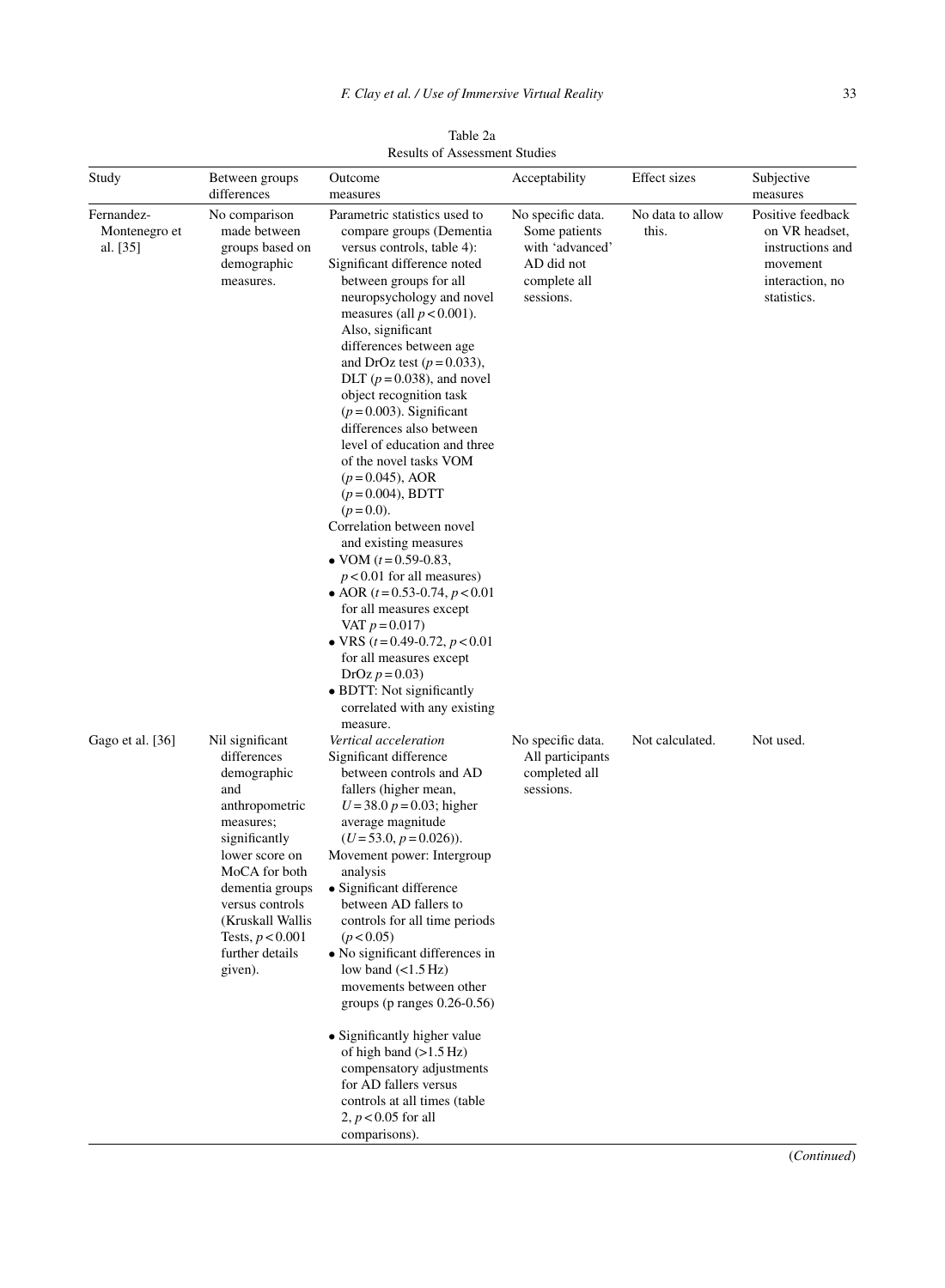| Study                     | Between groups<br>differences                                                                                                                                                                                                                                                                                                                                                                                                                                                                                                                   | Outcome<br>measures                                                                                                                                                                                                                                                                                                                                                                                                                                                                                                                                                                                                                                                                                                                                                                                                                                                       | Acceptability                                                                                                                                         | Effect sizes                                                                                    | Subjective<br>measures                                                                                                                                                 |
|---------------------------|-------------------------------------------------------------------------------------------------------------------------------------------------------------------------------------------------------------------------------------------------------------------------------------------------------------------------------------------------------------------------------------------------------------------------------------------------------------------------------------------------------------------------------------------------|---------------------------------------------------------------------------------------------------------------------------------------------------------------------------------------------------------------------------------------------------------------------------------------------------------------------------------------------------------------------------------------------------------------------------------------------------------------------------------------------------------------------------------------------------------------------------------------------------------------------------------------------------------------------------------------------------------------------------------------------------------------------------------------------------------------------------------------------------------------------------|-------------------------------------------------------------------------------------------------------------------------------------------------------|-------------------------------------------------------------------------------------------------|------------------------------------------------------------------------------------------------------------------------------------------------------------------------|
|                           |                                                                                                                                                                                                                                                                                                                                                                                                                                                                                                                                                 | Movement power: Intragroup<br>analysis<br>• Controls increased power<br>immediately after<br>perturbation (0-4 s) versus<br>before $(-4-0 s, p = 0.002)$<br>and at delay (4-8 s,<br>$p = 0.01$<br>• Both AD faller and<br>non-faller groups showed<br>increased power after a<br>delayed period (0-4 versus<br>4-8 s, $p = 0.005$ and                                                                                                                                                                                                                                                                                                                                                                                                                                                                                                                                     |                                                                                                                                                       |                                                                                                 |                                                                                                                                                                        |
| Seo et al. [37]           | Nil significant<br>difference<br>between groups<br>based on gender<br>or<br>demographics/<br>depression scale<br>(Table 1).<br>There were<br>significant<br>differences<br>between groups<br>on some of the<br>cognitive<br>assessments on<br>MANOVA<br>• MMSE, $F = 7.9$ ,<br>$p = 0.007$ ,<br>• Immediate<br>recall, $F = 22.1$ ,<br>p < 0.001<br>• Delayed recall,<br>$F = 7.4$ ,<br>$p = 0.009$<br>$\bullet$ Digit span<br>backwards,<br>$F = 7.7$ ,<br>$p = 0.009$<br>$\bullet$ Trail making<br>task A time,<br>$F = 4.4$ ,<br>$p = 0.043$ | $p = 0.20$<br>VDLT compared between<br>MCI and controls<br>MANOVA $(F (8, 33)=5.6,$<br>$p < 0.001$ ) àunivariate<br>analysis with Bonferroni<br>correction showed<br>significant results for Hand<br>speed on task 1 ( $p = 0.001$ ),<br>slower head speed and<br>more errors on task 2,<br>$p = 0.002, p < 0.001$ ).<br>Correlation with<br>neuropsychology tests<br>Hand speed in task 1 and head<br>speed in task 2 did not<br>correlate with neuro psych<br>measures but number of<br>errors was inversely<br>correlated.<br>Discriminating performance<br>Compared using<br>neuropsychology measure<br>(immediate free recall) and<br>two non-correlated but<br>discriminating kinematic<br>measures (hand/head<br>speed); Wilks Lambda<br>showed significant changes<br>as each was added with<br>eventual accuracy 92.9%,<br>sensitivity 90%, specificity<br>95.5% | No specific data.<br>All participants<br>completed all<br>sessions.                                                                                   | Hand speed on<br>task 1:1<br>Head speed on<br>task $2:1$<br>Number of errors<br>on task $2:1.5$ | Not used.                                                                                                                                                              |
| Zakzanis et al.<br>$[38]$ | No data on<br>patients.<br>Young versus old<br>controls:<br>• No difference in<br>education<br>level/years of<br>computer use<br>$(p=0.09,$<br>$p = 0.89$ .                                                                                                                                                                                                                                                                                                                                                                                     | No comparative statistics for<br>the two patients versus<br>controls.<br>Neuropsychology measures<br>· Patient JH was marked<br>impairment on verbal tasks<br>versus performance;<br>• Patient SD more impaired<br>on recall tasks.<br>Spatial navigation in VR                                                                                                                                                                                                                                                                                                                                                                                                                                                                                                                                                                                                           | Patients with AD<br>did not<br>complete the<br>cybersickness<br>questionnaire.<br>No specific data.<br>All participants<br>completed all<br>sessions. | Not applicable                                                                                  | No data on<br>patients.<br>Cybersickness<br>measures for<br>controls showed<br>significant<br>increase during<br>versus after<br>immersion<br>$(r=0.65,$<br>$p = 0.01$ |

Table 2a (*Continued*)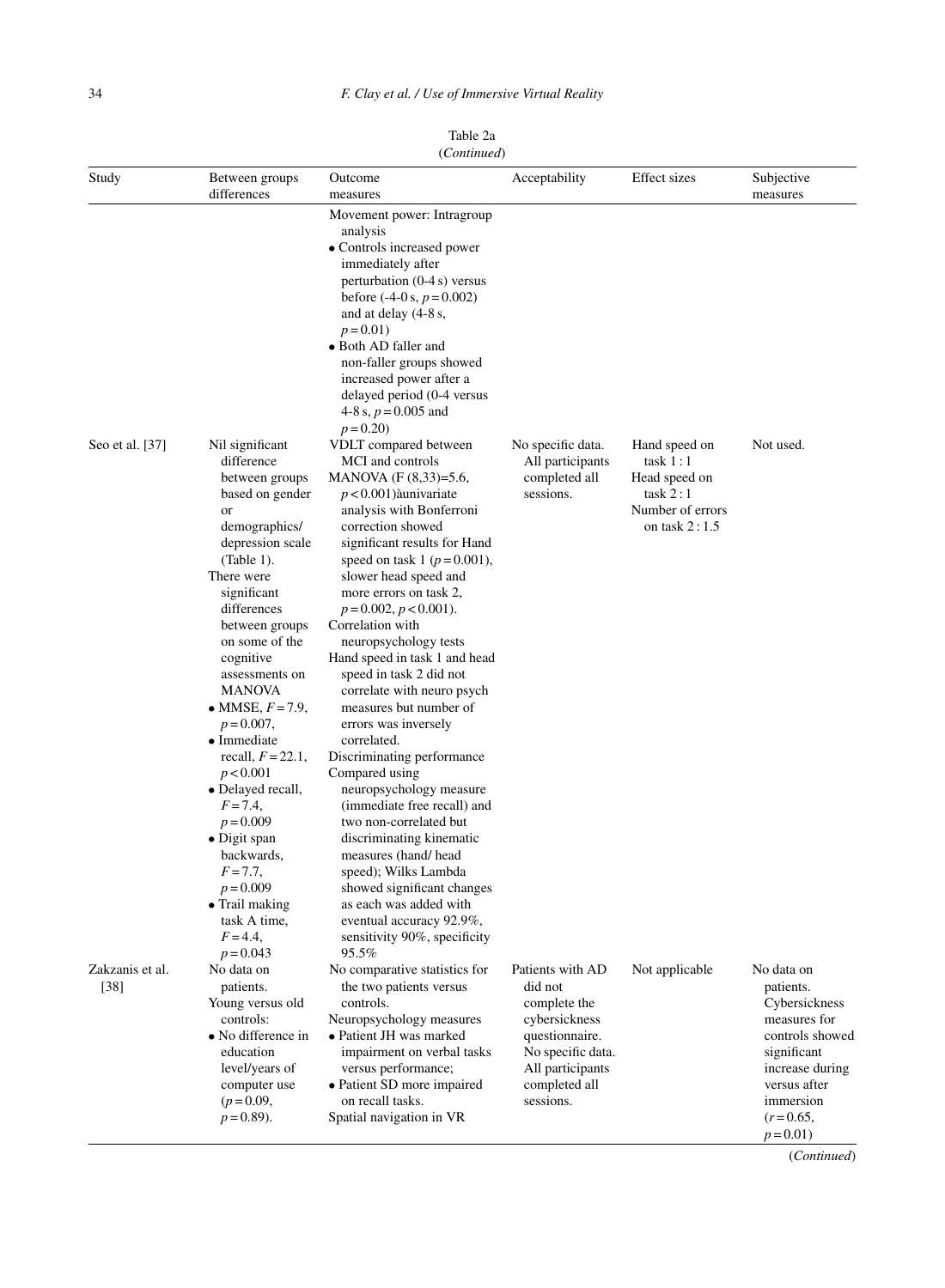| Study              | Between groups<br>differences                                                                                                                                                                                                                      | Outcome<br>measures                                                                                                                                                                                                                                                                                                                                                                                                                                                                                                                                                                                                                                                                                                                                                                                                          | Acceptability                                                       | <b>Effect</b> sizes | Subjective<br>measures |
|--------------------|----------------------------------------------------------------------------------------------------------------------------------------------------------------------------------------------------------------------------------------------------|------------------------------------------------------------------------------------------------------------------------------------------------------------------------------------------------------------------------------------------------------------------------------------------------------------------------------------------------------------------------------------------------------------------------------------------------------------------------------------------------------------------------------------------------------------------------------------------------------------------------------------------------------------------------------------------------------------------------------------------------------------------------------------------------------------------------------|---------------------------------------------------------------------|---------------------|------------------------|
|                    | $\bullet$ Significant<br>difference in<br>years of<br>experience with<br>video<br>games/age<br>(p < 0.05,<br>$p < 0.01$ ).                                                                                                                         | • JH: performance was within<br>one standard deviation of<br>older controls for all tasks<br>• SD: more than 2-3 standard<br>deviations worse for all<br>tasks.                                                                                                                                                                                                                                                                                                                                                                                                                                                                                                                                                                                                                                                              |                                                                     |                     |                        |
| Howett et al. [34] | • Nil significant<br>differences age,<br>gender,<br>educational<br>level.<br>$\bullet$ Significant<br>difference in<br>ACE-R<br>$(p < 0.05)$ and<br>other cognitive<br>assessments<br>between<br>controls and<br>patients with<br>MCI $(p < 0.05)$ | Absolute distance error<br>increased for patients with<br>MCI compared to controls<br>$(57.33 \text{ cm}, t(1, 107)=3.24,$<br>$p < 0.01$ ). Increased errors<br>for biomarker positive<br>patients versus biomarker<br>negative patients (97.56 cm,<br>t, 163, 4.69, $p < 0.001$ ).<br>Lower ACE-R scores<br>correlated with greater<br>distance errors<br>$(t(1,85)=2.89, p<0.01).$<br>Significant negative<br>associations between<br>absolute distance error and<br>total entorhinal cortex<br>volume on MRI<br>$(F(1,64)=9.60, p<0.005).$<br>Area under the curve for<br>absolute distance error<br>MCI biomarker+ve versus<br>$-ve$ 0.9 (CI 05.9-1)<br>compared to ACE-R (0.53,<br>CI $0.24-0.73$ ) and other<br>cognitive assessments (e.g.,<br>Trail making task B, 0.57,<br>0.22-0.69, 4MT 0.56, CI<br>$02.-0.72$ ). | No specific data.<br>All participants<br>completed all<br>sessions. | Not applicable      | Not used.              |

Table 2a (*Continued*)

4MT, 4 Mountains Test; ACE-R, Addenbrooke's Cognitive Examination Revised; AD, Alzheimer's disease; AOR, Abnormal Objects Recognition Test; BDTT, Bot Doctor Turing Test; DLT, Dichotic Listening Test; MANOVA, multivariate analysis of variance; MCI, mild cognitive impairment; MMSE, Mini-Mental State Examination; MoCA, Montreal Cognitive Assessment; MRI, magnetic resonance imaging; VAT, Visual Association Test; VDLT, Virtual Daily Living Test; VOM, Virtual Objects Memorization; VR, virtual reality; VRS, Virtual vs. Real Sounds

that neuropsychology scores remained stable over a 28-week period following treatment. Their participant showed sustained learning on the navigation task. Subjective improvements were noted including a reduction in self-deprecating comments. There was no specific data on acceptability.

## *Optale et al. [41]*

This case study with a single participant with AD monitored the effect of practice of functional real-world tasks in iVR using HMD controlled by joystick. No details were given about diagnostic criteria used. There was no control task. Training was completed three times a week over 12 weeks. Results showed that neuropsychology scores over a 28-week period following treatment and subjective improvement. There was no specific data on acceptability.

#### *Micarelli et al. [42]*

This case control study examined the effect of a VR racing game, steered via head movement, on vestibular rehabilitation. Participants with unilateral vestibular hypoactivity (UVH,  $n = 47$ ) comprising older adults and MCI were further divided into treatment (older adults  $n = 12$ , MCI  $n = 11$ ) and control groups (older adults and MCI  $n = 12$ ). All groups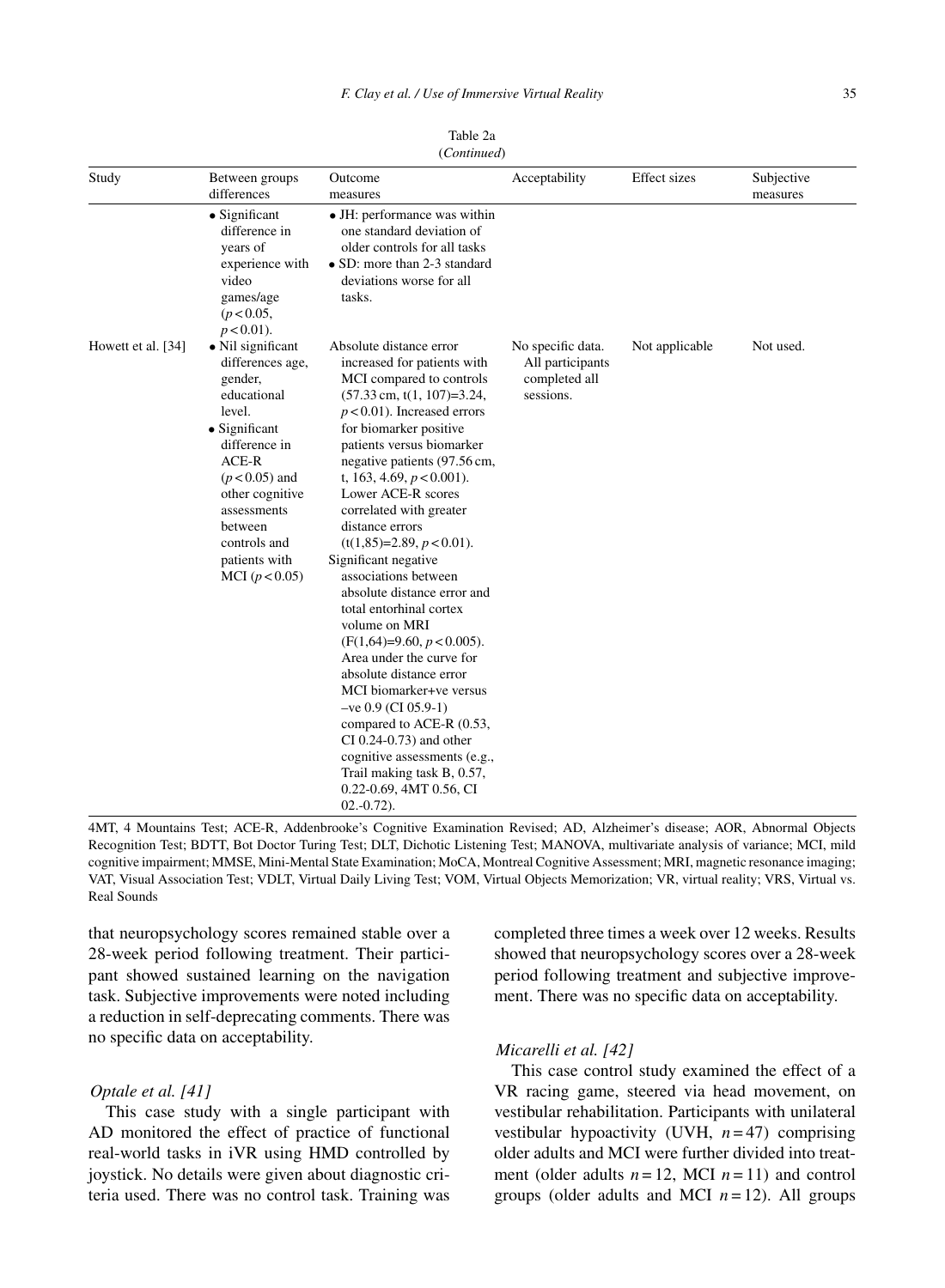| Study                       | Between groups<br>differences                                                                                                                                   | Outcome<br>measures                                                                                                                                                                                                                                                                                                                                                                         | Acceptability                                                                                                                                                                                  | Effect sizes    | Subjective<br>measure                                                                                                                                                                   | Validation<br>measures                                                |
|-----------------------------|-----------------------------------------------------------------------------------------------------------------------------------------------------------------|---------------------------------------------------------------------------------------------------------------------------------------------------------------------------------------------------------------------------------------------------------------------------------------------------------------------------------------------------------------------------------------------|------------------------------------------------------------------------------------------------------------------------------------------------------------------------------------------------|-----------------|-----------------------------------------------------------------------------------------------------------------------------------------------------------------------------------------|-----------------------------------------------------------------------|
| Bourellier et al.<br>[39]   | • No difference in $2*2$ ANOVA<br>age/educational<br>level.<br>$\bullet$ Significant<br>difference in<br>MMSE<br>$(p < 0.001)$ and<br>TUG test<br>$(p=0.005)$ . | Group (MCI,<br>Control) and<br>Session<br>(Implicit/VR<br>versus<br>Explicit/Physio)<br>• Session: F<br>$(1,20)=30.70,$<br>p < 0.001<br>• Group: $F(1,$<br>$20=16.47,$<br>p < 0.001<br>$\bullet$ Interaction: F(1,<br>$20=6.67$ ,<br>$p = 0.01$ , MCI<br>subjects sig<br>fewer<br>appropriate<br>movements in<br>implicit session<br>$(p<0.001)$ , no<br>difference in<br>explicit session. | Semi-structured<br>interview of<br>30 min in a quiet<br>room. Patients<br>reported<br>enjoying iVR<br>more than the<br>explicit<br>physiotherapy<br>session which<br>they found<br>repetitive. | Not calculated. | Not assessed<br>quantitively,<br>subjects<br>reported<br>enjoying VR<br>tasks but some<br>found 3D<br>glasses<br>unwieldly and<br>preferred<br>therapist<br>presence<br>(explicit task) | Some content<br>validity,<br>construct<br>validity not<br>calculated. |
| White and<br>Moussavi. [40] | Not applicable to<br>case study                                                                                                                                 | Average number<br>of navigation<br>errors and wall<br>errors both<br>improved over<br>time $(R2 0.463)$<br>and 0.458,<br>respectively),<br>MoCA scores<br>stable $(23-26)$<br>over 28-week<br>period). No<br>other statistics<br>calculated.                                                                                                                                                | Subjective<br>reduction in<br>self-deprecating<br>comments, no<br>other data<br>reported.                                                                                                      | Not applicable  | Patient and his<br>wife reported<br>more confidence<br>driving and<br>improved mood                                                                                                     | Not used.                                                             |
| Optale et al. [41]          | Not applicable to<br>case study                                                                                                                                 | No statistics<br>calculated. Neu-<br>ropsychology<br>measures stable<br>over 28-week<br>period. No<br>changes<br>reported in<br>serial EEG, CT,<br>MRI, laboratory<br>tests (no further<br>data on which<br>tests or<br>interval).                                                                                                                                                          | No specific data.                                                                                                                                                                              | Not applicable  | Patient reports<br>improvements<br>in word finding,<br>sleep.                                                                                                                           | Not used.                                                             |

Table 2b Results of Treatment Studies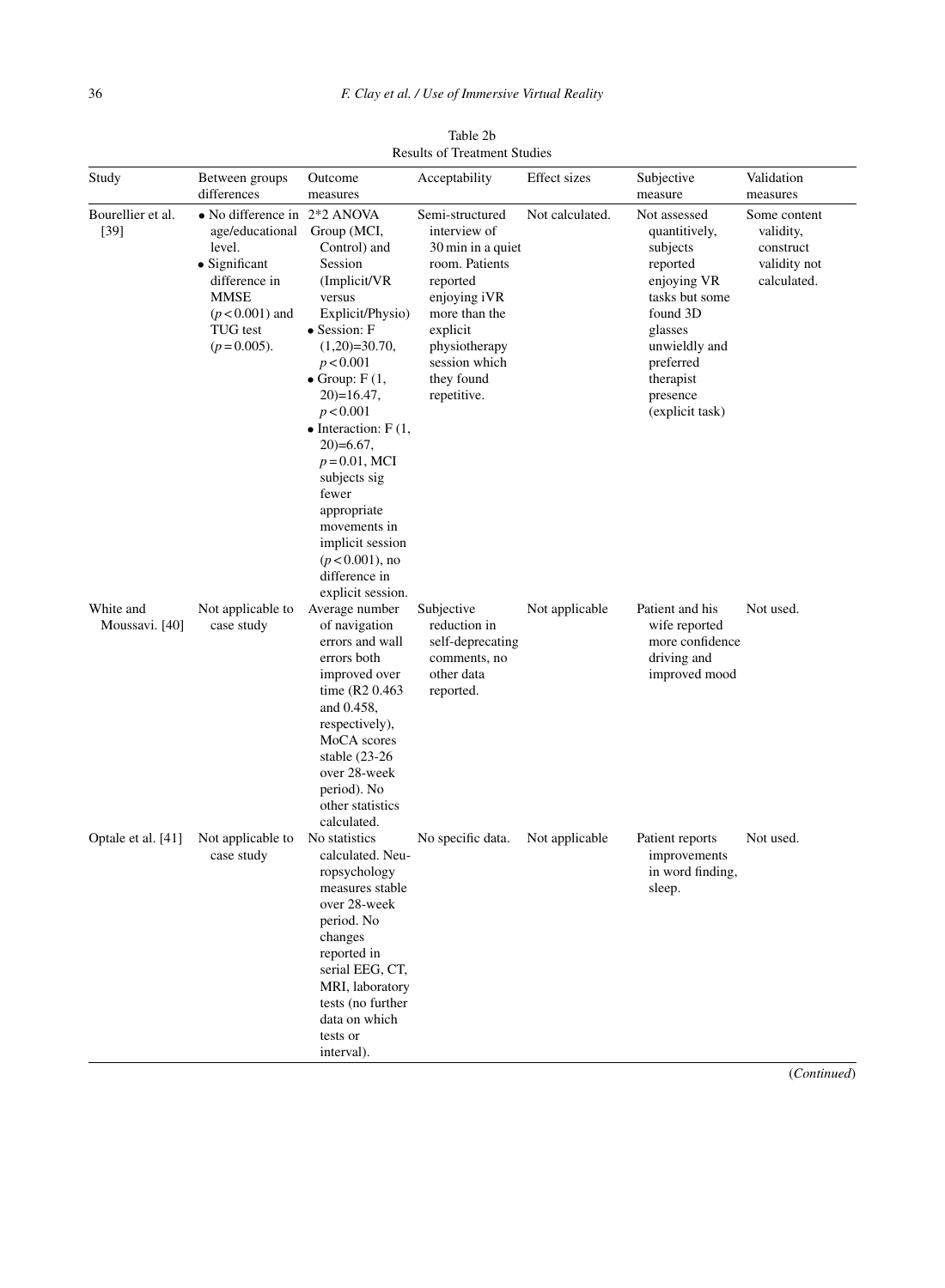| Between groups                                                                                                                                        | Outcome                                                                                                                                                                                                                                                                                                                              | Acceptability                                                                                                                                                                 | <b>Effect</b> sizes | Subjective                                                                                                                                        | Validation                                                    |
|-------------------------------------------------------------------------------------------------------------------------------------------------------|--------------------------------------------------------------------------------------------------------------------------------------------------------------------------------------------------------------------------------------------------------------------------------------------------------------------------------------|-------------------------------------------------------------------------------------------------------------------------------------------------------------------------------|---------------------|---------------------------------------------------------------------------------------------------------------------------------------------------|---------------------------------------------------------------|
| differences                                                                                                                                           | measures                                                                                                                                                                                                                                                                                                                             |                                                                                                                                                                               |                     | measure                                                                                                                                           | measures                                                      |
| Lower mean<br>MMSE for MCI<br>versus controls<br>$(25.8$ versus<br>28). Age,<br>gender,<br>educational<br>level noted but<br>not formally<br>compared | VOR MCI HMD<br>versus Control<br>$(p=0.0008),$<br>Otoneurological<br>measures Power<br>Spectra low<br>affected by<br>vestibular<br>issues) effect<br>sizes eyes<br>closed: $0.34$ ,<br>$0.27$ , eyes open<br>1.14, 0.97<br>Positive<br>correlation<br>between MMSE<br>& pre-post<br>differences in<br>low frequency<br>power spectra | Not measured<br>directly.<br>Subjective<br>measures of<br>nausea and<br>disorientation<br>were reduced in<br>the treatment<br>group over time<br>and compared<br>to controls. | Not calculated:     | Cohens d<br>calculated for<br><b>MCI HMD</b><br>versus control<br><b>Dizziness</b><br>Handicap<br>Inventory 1.78,<br><b>DGI 0.29, ABC</b><br>0.25 | Nothing formal,<br>construct and<br>face validity<br>evident. |
|                                                                                                                                                       |                                                                                                                                                                                                                                                                                                                                      | $(r-0.72)$ and<br>DGI $(r=0.76)$                                                                                                                                              | frequency (most     |                                                                                                                                                   |                                                               |

Table 2b (*Continued*)

ABC, Activities-specific Balance Confidence Scale; ANOVA, analysis of variance; CT, computerized tomography; DGI, Dynamic Gait Index; EEG, electroencephalogram; HMD, head mounted display; iVR, Immersive virtual reality; TUG, timed up and go task; VOR, vestibulo-ocular reflex. See Table 2a for remaining abbreviations.

received the same vestibular rehabilitation program for 40 min daily but the treatment group additionally spent 20 min per day playing the VR racing game. Participants in the treatment condition (including those with MCI) exhibited greater improvement in vestibular function than those in the non-treatment condition. There was no alternative treatment to VR for the control group which led to a high risk of performance bias. Acceptability was not measured directly but subjective measures of nausea and disorientation were reduced in the treatment group compared to controls.

#### **DISCUSSION**

The breadth of studies included in this review demonstrate the rich opportunity available to researchers by iVR technology. These range from simulating IADLs such as catching a bus and cash machine withdrawals [37], to balance retraining [42] and assessment of AD-specific navigation deficits [34]. iVR offers distinct advantages for research and therapy reliant on movement and engagement in physical space. Where they were asked, patient groups reported enjoying iVR and this may contribute

to therapeutic advantage [39, 42]. iVR also has the potential advantage of rich and meaningful outcome measures such as IADLs and navigation.

iVR equipment continues to improve and become more affordable. Several of the studies included use off the shelf commercial iVR equipment [36, 42]. Earlier acceptability concerns around motion sickness and related side effects were not problematic in any of the studies. Even when tasks included vestibular rehabilitation all groups tolerated iVR without incident [42]. Some studies did mention the need to adjust equipment according to hair/visual acuity and mobility [37, 42]. This must be considered with any future technology developments if these are to be used with older people. Other potential limiting factors on the clinical utility of iVR are the tendency of HMD equipment to be relatively cumbersome and heavy, lack of standardized programs and difficulty implementing equipment in a healthcare setting.

# *iVR can be used to discriminate people with AD from controls/other dementia processes*

Howett et al. [34] designed a navigation task to test the function of the entorhinal cortex. This task differentiated participants with biomarker positive MCI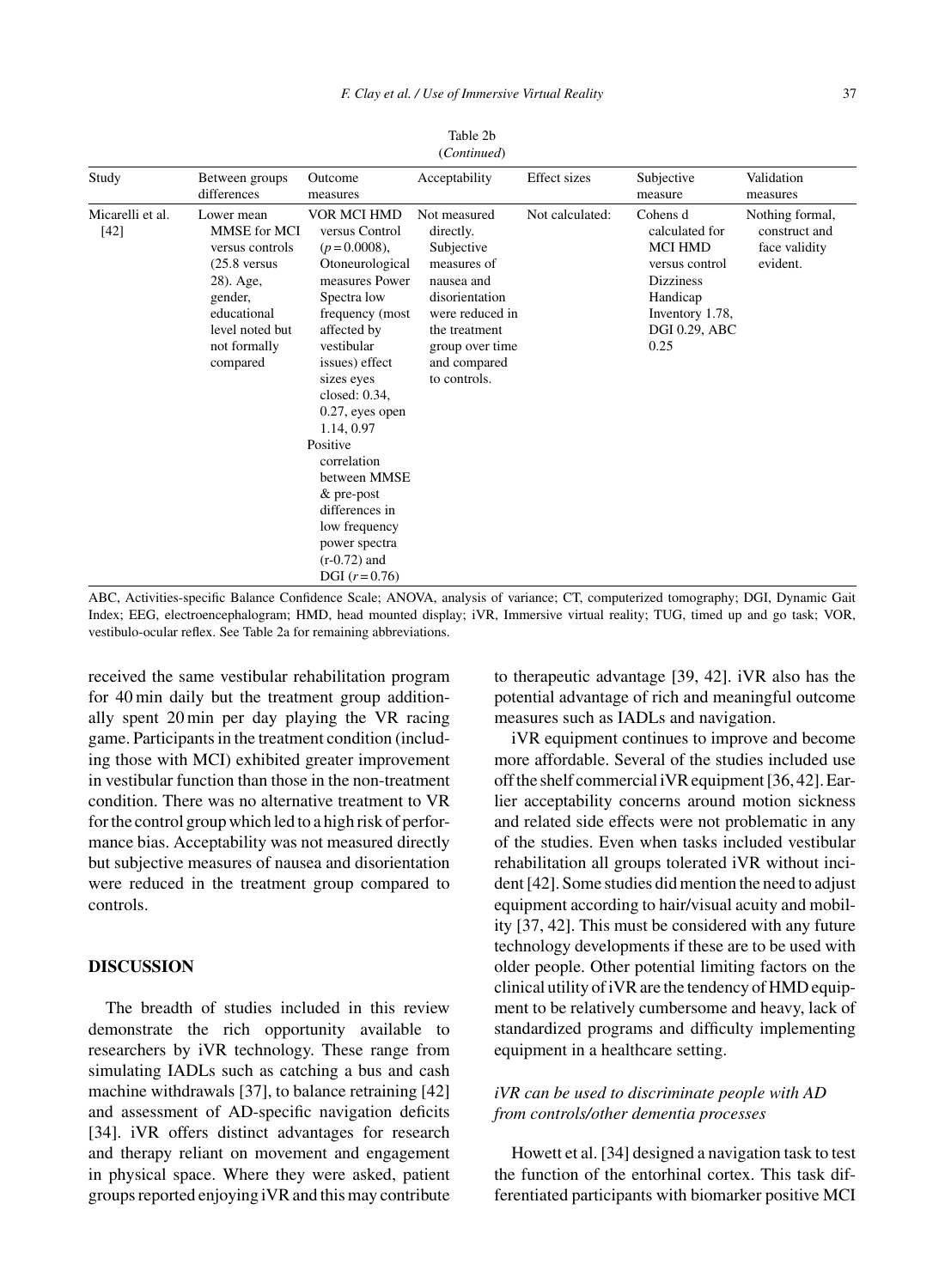|                                  |                                                                             |                       |                                                                                |                 | Risk of Bias                                    |                 |                                                    |                 |                                                                                                                                   |                 |                                                                                                           |          |
|----------------------------------|-----------------------------------------------------------------------------|-----------------------|--------------------------------------------------------------------------------|-----------------|-------------------------------------------------|-----------------|----------------------------------------------------|-----------------|-----------------------------------------------------------------------------------------------------------------------------------|-----------------|-----------------------------------------------------------------------------------------------------------|----------|
|                                  | <b>Selection Bias</b>                                                       |                       | Performance Bias                                                               |                 | Detection Bias                                  |                 | <b>Attrition Bias</b>                              |                 | Reporting Bias                                                                                                                    |                 | Other Bias                                                                                                | Total    |
|                                  | Risk Information                                                            |                       | Risk Information                                                               |                 | Risk Information                                |                 | Risk Information                                   |                 | Risk Information                                                                                                                  | Risk            | Information                                                                                               | Score /6 |
| High<br>Assessment Studies       | Convenience                                                                 | High                  | Same tasks for all                                                             | High            | No blinding of                                  | High            | More unwell                                        | High            | Selective                                                                                                                         | High            | Limited matching                                                                                          | $\circ$  |
|                                  | sampling not<br>explained<br>further                                        |                       | participants but<br>explained<br>order not                                     |                 | attempted<br>assessors                          |                 | patients were<br>complete the<br>unable to<br>task |                 | reporting of<br>significant<br>interesting<br>results                                                                             |                 | confounders<br>of controls/                                                                               |          |
|                                  | Low Random clinic<br>patients                                               | High                  | triggers postural<br>disturbance<br>researcher<br>Unblinded                    | High            | No blinding of<br>attempted<br>assessors        | Low             | No attrition over<br>the session                   | Low             | Outcomes results<br>initial question:<br>unclear AD<br>incomplete<br>relevant to<br>statistics<br>criteria,                       | High            | allers versus<br>triggering of<br>definition of<br>translation,<br>non-fallers<br>Non-random<br>arbitrary | 3        |
| Low                              | Random clinic<br>patients                                                   | Δõ                    | participants in a<br>Same tasks for all<br>random order.                       | High            | No blinding of<br>attempted<br>assessors        | Low             | No attrition over<br>the session                   | Low             | All outcomes are<br>reported                                                                                                      | Low             |                                                                                                           |          |
|                                  | sampling not<br>High Convenience<br>explained<br>further                    | High                  | neuropsych<br>completed<br>measures<br>Controls &<br>different<br>patients     | High            | No blinding of<br>attempted<br>assessors        |                 | Low No attrition over<br>the session               | High            | patient group<br>reporting of<br>Very limited<br>results for                                                                      | High            | versus controls.<br>Small number of<br>lower average<br>patients with<br>education<br>level of            | 5        |
| Howett et al. [34]               | Low Random clinic<br>patients                                               | $\sum_{i=1}^{\infty}$ | Researchers<br>blinded                                                         | Low             | Researchers<br>blinded                          | $_{\text{Low}}$ | No attrition over<br>the session                   | $_{Low}$        | outcomes are<br>All anticipated<br>reported                                                                                       | Low             |                                                                                                           | 0        |
| High<br><b>Treatment Studies</b> | sampling not<br>Convenience<br>explained<br>further                         | Δõ                    | participants in a<br>Same tasks for all<br>random order.                       | High            | No blinding of<br>attempted<br>assessors        |                 | Low No attrition over<br>the session               | $_{\text{Low}}$ | All outcomes are<br>reported                                                                                                      | Low             |                                                                                                           | 2        |
| Low                              | Group assignment<br>lesion side, age,<br>balanced for<br>was random<br>sex, | High                  | VR participants<br>received more<br>control group.<br>No additive<br>treatment | $_{\text{Low}}$ | gist/physiotherapist<br>Oto neurolo-<br>blinded | $_{\text{Low}}$ | No attrition over<br>the sessions                  | $_{\text{Low}}$ | although not the<br>Stats and control<br>adjusted alpha<br>comparisons<br>(Bonferroni)<br>for multiple<br>Bonferroni<br>reported, | $_{\text{Low}}$ |                                                                                                           |          |

Table 3

# 38 *F. Clay et al. / Use of Immersive Virtual Reality*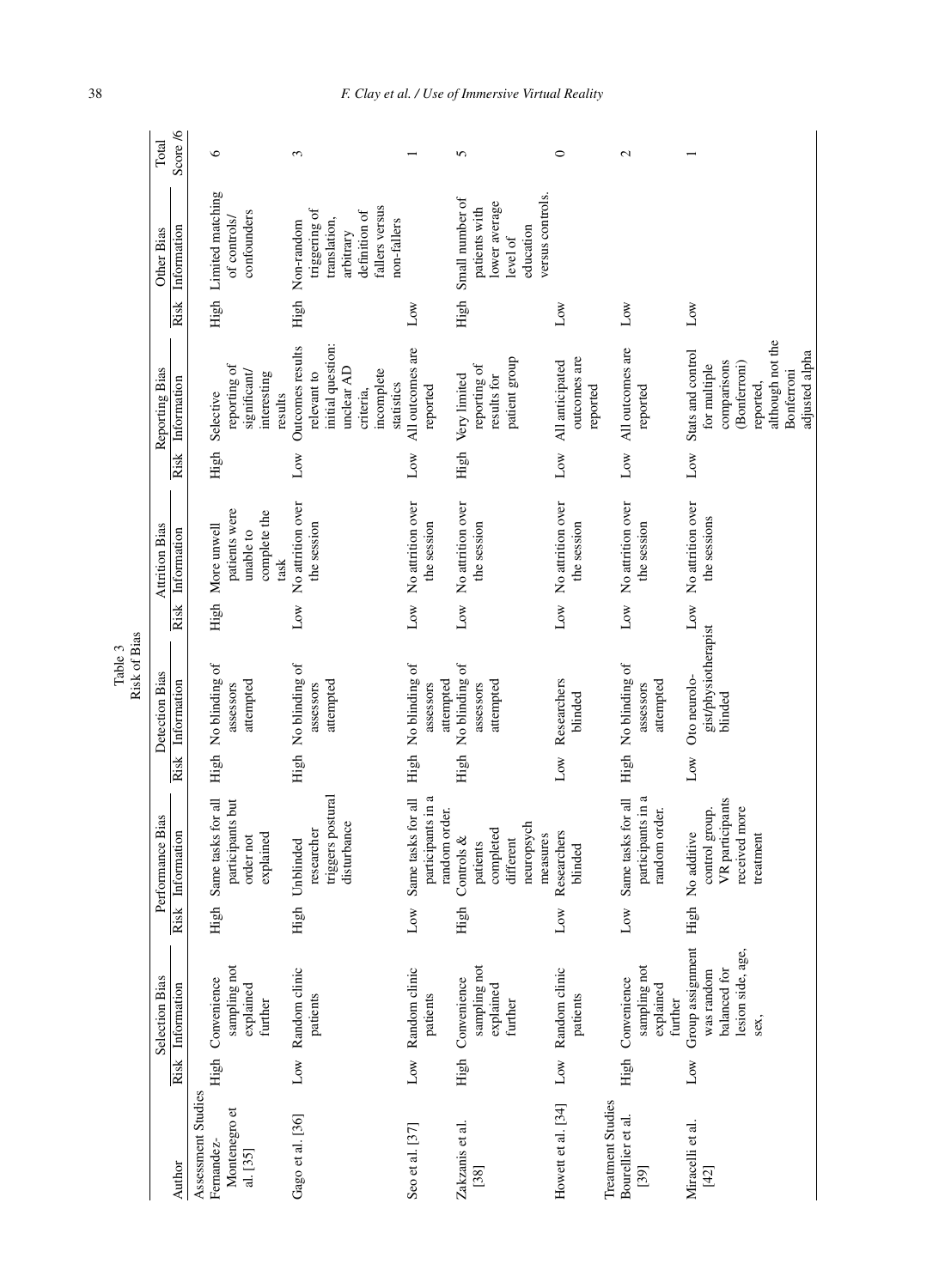from those with biomarker negative MCI and controls. The task was critically dependent on iVR. The integration of multisensory cues generated through physical movement and head rotation was pivotal to the success of this task. Other studies were able to discriminate participants from controls but used complex tasks which were not hypothesis driven. In these studies, it is difficult to determine whether iVR or other aspects of the tasks were important. For example, the two tasks studied by Seo et al. [37] were very well suited to iVR and all participants were able to interact in a meaningful way with the virtual environment (boarding the correct bus or use a cash machine with a specific pin code). Spatial and episodic memory-based elements of the task were not separately measured. As a result, it is unclear which aspects of the task discriminated participants with AD from controls.

Similar issues affected other studies where iVR tasks were designed as proofs of concept [35, 36, 38]. This led to tasks not being assessed as independent screening measures [38] or the use of iVR simply making tasks more confusing for patient participants [35]. Gago et al. used the same task to distinguish participants with AD [36] and Parkinson's disease [43] from controls. This measure was well tolerated by participants but may simply select out any patient at high risk of falls. The common problem for these studies was lack of focus in the design on AD-specific neuropathology. To aid the diagnosis and treatment of AD, iVR tasks should adopt a hypothesis driven approach targeting specific cognitive processes that are dependent upon neuroanatomical structures compromised in early AD pathology.

# *There is limited evidence that iVR can to contribute to improvements in real-world function*

Despite lack of significant therapeutic benefit, participants with AD and MCI reported enjoying treatment tasks. These ranged from fruit picking as an alternative to standard physiotherapy [39] to car racing for vestibular rehabilitation [42] and simulated navigation tasks [40, 41]. Increased engagement should be considered a positive factor in designing training system for participants with cognitive deficits. On some tasks, overall performance and learning were also improved compared to controls tasks [42]. This suggests that iVR has the potential to engage vulnerable groups meaningful in rehabilitation tasks which are otherwise very difficult to sustain.

There was a lack of longitudinal studies. Case studies focused on cognitive training in AD [40, 41] noted high patient engagement and subjective benefit for the participants with cognitive measures remaining stable over a significant period (28 weeks for both) and improved performance shown on a spatial cognition task [40]. It will be important to complete larger longitudinal studies to address longer term response to treatment. Methodological issues which should be anticipated include ensuring consistent supervision of iVR sessions and measures to reduce risk of attrition/assess reasons for this which might relate to tolerability.

# *Strengths*

The present review is the first to focus specifically on iVR in AD. We have developed clear inclusion and exclusion criteria not utilized in previous work [21]. This makes our definitions of technology reliable and reproducible. We used a rigorous and systematic search strategy which was supported by a specialist research librarian (IK). This leads to very low risk of missing relevant studies or reviews. Our authors are from clinical and clinical research backgrounds. As a result, we are able to offer a meaningful appraisal of the uses and challenges of iVR in real clinical practice.

## *Limitations*

The search strategy for the current review only searched major databases. Any non-academic/games industry/grey literature sources will have been omitted. This is a very new and rapidly developing area of research and it is possible that new terms/journals and technologies will have developed which are not indexed by major databases.

We were unable to answer more detailed questions around the evidence base for iVR in AD treatment due to sparsity of evidence. Small studies and variable outcome measures suggest a field in its infancy and limit the generalizability of conclusions. These issues also preclude the meaningful use of meta-analysis and increases the risk of bias.

# *Focus for future research*

Future tasks implemented in iVR should target cognitive tasks known to be affected by neurodegenerative processes. Association of biomarker positive MCI with navigation deficits [34] suggests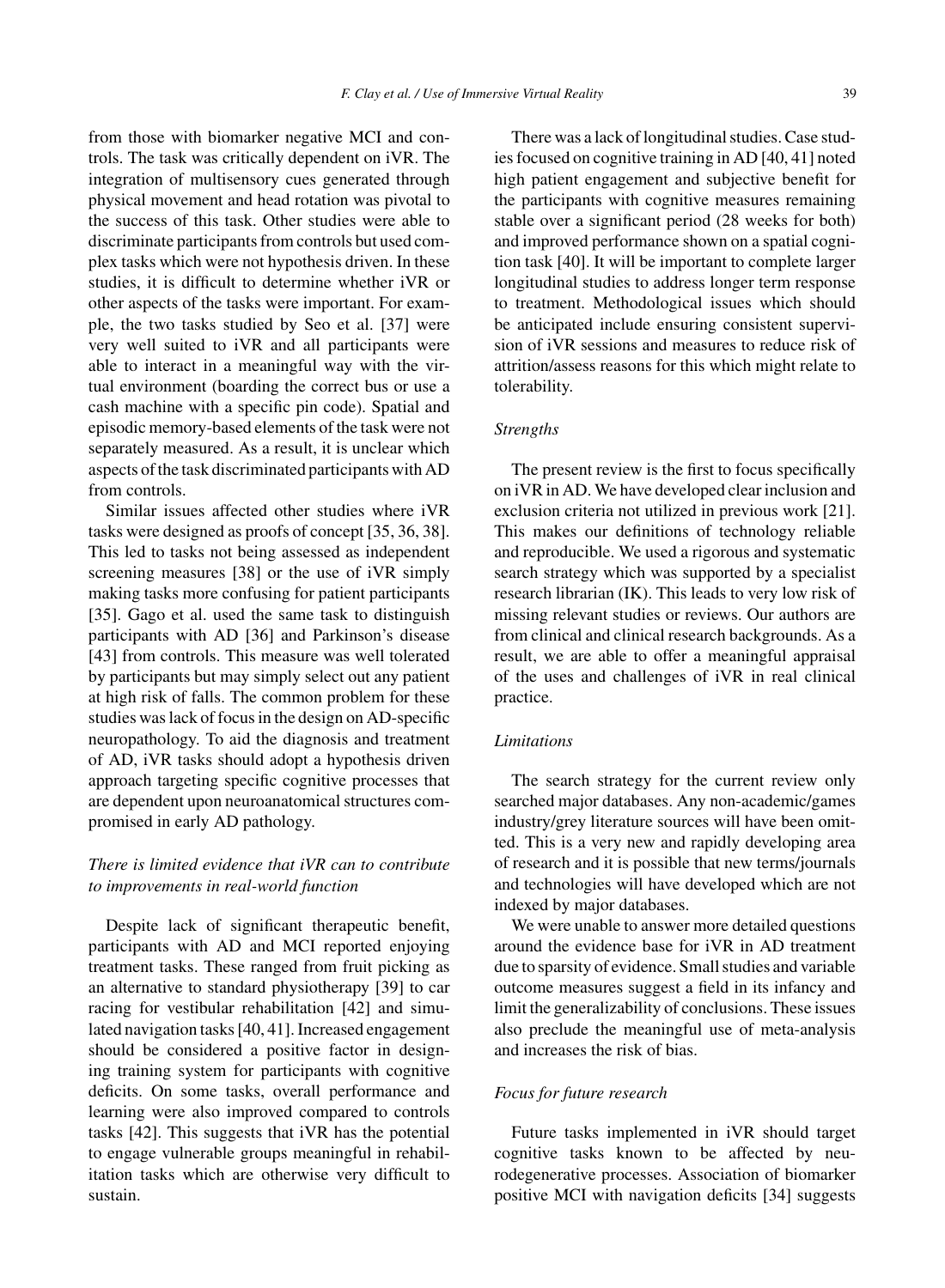several outstanding research questions. Firstly, do participants identified at high risk of AD actually progress to AD diagnoses? Secondly, do participants with positive AD biomarkers but without cognitive deficits demonstrate navigation deficits specific to the entorhinal cortex? If deficits are noted, this offers the potential for identifying targets for therapy at earlier stages than currently possible. It may also be feasible to complete functional imaging during task performance [44] allowing more direct comparison with animal models. Indeed, there is already a literature emerging in which human and animal iVR performance is compared in this manner which may contribute to increased power to distinguish useful new drug treatments at an animal stage of trials [45].

By linking iVR training studies to existing clinical cohorts it will be possible to determine much more precisely if these techniques have additional benefit beyond conventional measures. The PROTECT program has already demonstrated that practice on abstract reasoning tasks can lead to differential improvement in overall cognitive function for older participants [46]. These generalized effects appear stronger in individuals with cognitive impairment and we might therefore expect iVR spatial navigation training to have particular benefits for less mobile elderly people with MCI/AD who suffer impairments both in their physical ability to mobilize and the cognitive systems which control these processes. Additional benefit could also be seen from errorless learning and empowerment techniques [47].

An ethical concern around the use of iVR in AD is whether users may become confused about whether they are inhabiting the real or a virtual world. This may present a challenge to any users given sufficiently sophisticated technology. People with dementia would be expected to be at earlier risk. This could potentially lead to increased distress or even, conversely, reluctance to leave pleasant or safe therapeutic iVR environments for the confusion and stress of reality. There is little evidence yet in the field of these tensions. Reasons why participants were unable to participate in studies should be explored in greater detail [35]. Limited duration of iVR use and rigorous testing of software on cognitively intact participants before use in patient groups will help. Clear standards over the therapeutic focus of technology will also reduce risk, but this is an area in need of regular review as opportunities within the field expand.

As experience with iVR develops, it may become possible to augment specific memories or skills in the real world through simulated practice. This could be in a similar manner to Occupational Therapy (OT) practice in a hospital kitchen. OT sessions clarify deficits and helps with function when the patient returns home. Already this area is being explored with retraining cooking skills in iVR [48, 49]. Augmented and mixed reality technology will allow more seamless integration. We may be also able to tailor systems to individual users' impairments by integrating familiar people/places into virtual worlds to reduce cognitive stress and reducing risk of behavioral and psychological symptoms of dementia in a similar manner to shared reminiscence therapy [50]. Early work shows such treatment is tolerated by participants but benefits are not yet clear [26].

Other preliminary research suggests residential home residents with dementia reported enjoying shared iVR sessions and that these also reduced apathy [51]. Further controlled trials are underway. Finally, it is also feasible to imagine iVR being used for assessment of high-risk tasks such as driving [52] and to help maintain interest in spatial activities when driving is no longer safe.

## *Summary*

This systematic review shows the field of iVR for the assessment and treatment of AD is starting to step out its infancy. Participants found iVR tasks demanding but were able to participate and reported enjoying the tasks and interfaces [35, 39]. The intuitive nature of the technology makes it very appealing even to those with a significant burden of disease. Incorporating measures of spatial cognition within iVR assessment has already demonstrated remarkable discriminative potential for detecting preclinical AD [34].

It is less clear whether iVR can offer any specific cognitive benefits, but potential has been demonstrated to use iVR to facilitate broader physical and vestibular rehabilitation [39, 42]. As patients with AD often find it difficult to engage with repetitive activities as part of physical therapy, it is useful to note that iVR can facilitate such treatment. It is important to ensure that future use of this technology is theoretically grounded and controlled to avoid potential harm to vulnerable patient groups. Collaboration between clinical researchers and software engineering teams is crucial to build on the early potential demonstrated.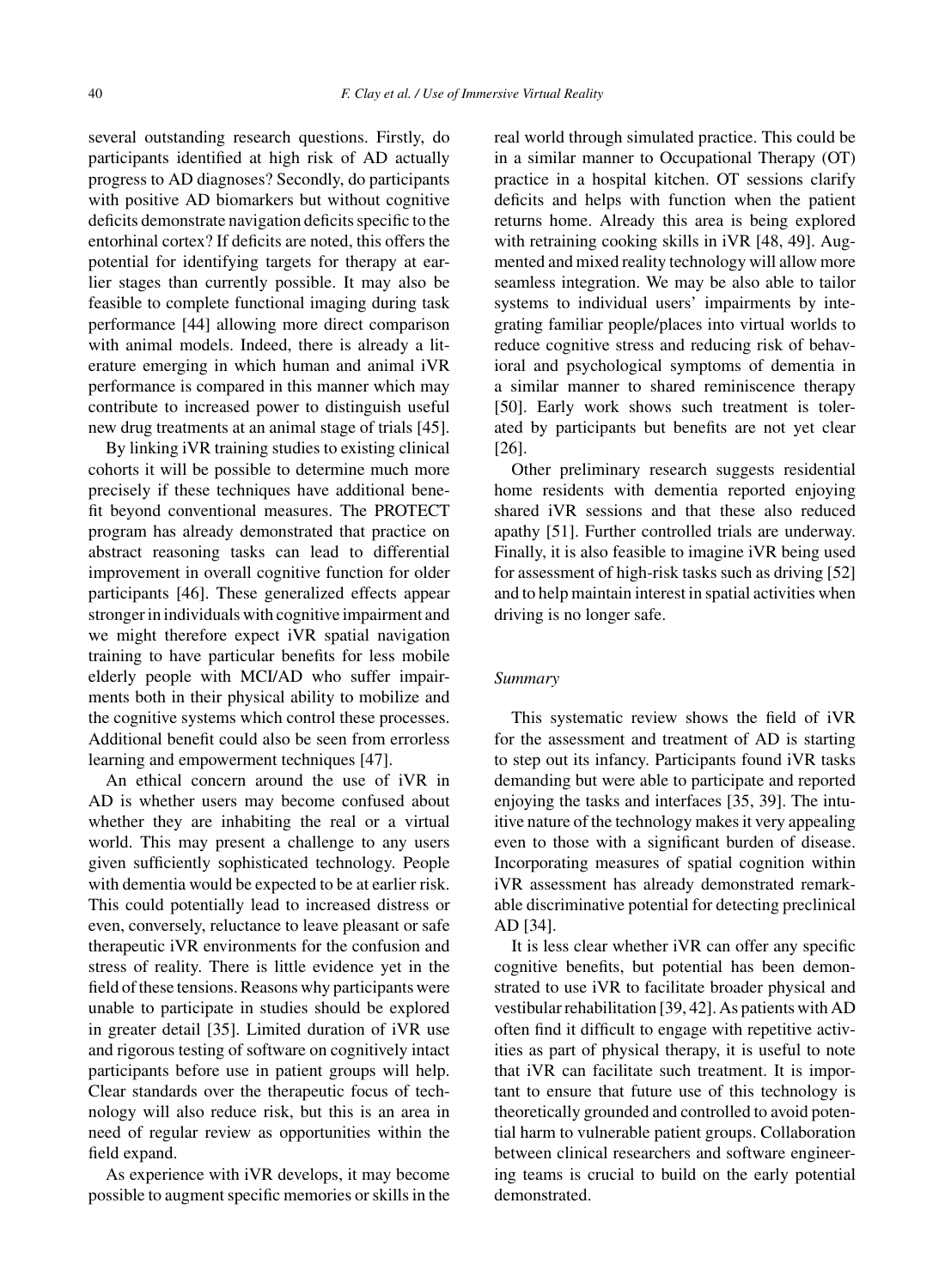#### **ACKNOWLEDGMENTS**

Our thanks to Cambridge University Medical School Librarian Isla Kuhn for crucial support with the search strategy. This is a summary of research funded by the National Institute for Health Research (NIHR) Applied Research Collaboration East of England. The views expressed are those of the author(s) and not necessarily those of the NHS, the NIHR or the Department of Health and Social Care.

Authors' disclosures available online ([https://](https://www.j-alz.com/manuscript-disclosures/19-1218r1) [www.j-alz.com/manuscript-disclosures/19-1218r1\)](https://www.j-alz.com/manuscript-disclosures/19-1218r1).

#### **REFERENCES**

- [1] Prince M, Bryce R, Ferri C (2011) *World Alzheimer Report 2011: The benefits of early diagnosis and intervention*. Alzheimer's Disease International, London, UK.
- [2] Cogné M, Taillade M, N'Kaoua B, Tarruella A, Klinger E, Larrue F, Sauzéon H, Joseph PA, Sorita E (2017) The contribution of virtual reality to the diagnosis of spatial navigation disorders and to the study of the role of navigational aids: A systematic literature review. *Ann Phys Rehabil Med* **60**, 164–176.
- [3] Alzheimer's Research UK (2019) *A Walk Through Dementia*. [https://www.alzheimersresearchuk.org/camp](https://www.alzheimersresearchuk.org/campaigns/awtd/) [aigns/awtd/.](https://www.alzheimersresearchuk.org/campaigns/awtd/) Accessed 28 May 2019.
- [4] Johnson L (2018) For people with dementia, virtual reality can be life-changing. *Wired*, [https://www.wired.co.uk/](https://www.wired.co.uk/article/virtual-reality-dementia-technology) [article/virtual-reality-dementia-technology.](https://www.wired.co.uk/article/virtual-reality-dementia-technology) Posted 21 May 2018, Accessed 9 July 2019.
- [5] McNaughton BL, Battaglia FP, Jensen O, Moser EI, Moser MB (2006) Path integration and the neural basis of the "cognitive map." *Nat Rev Neurosci* **7**, 663-678.
- [6] Freeman D, Reeve S, Robinson A, Ehlers A, Clark D, Spanlang B, Slater M (2017) Virtual reality in the assessment, understanding, and treatment of mental health disorders. *Psychol Med* **47**, 2393-2400.
- [7] Slobounov SM, Ray W, Johnson B, Slobounov E, Newell KM (2015) Modulation of cortical activity in 2D versus 3D virtual reality environments: an EEG study. *Int J Psychophysiol* **95**, 254-260.
- [8] Yew B, Alladi S, Shailaja M, Hodges JR, Hornberger M (2013) Lost and forgotten? Orientation versus memory in Alzheimer's disease and frontotemporal dementia. *J Alzheimers Dis* **33**, 473-481.
- [9] Faraji J, Soltanpour N, Moeeini R, Roudaki S, Soltanpour N, Abdollahi AA, Metz GAS (2014) Topographical disorientation after ischemic mini infarct in the dorsal hippocampus: Whispers in silence. *Front Behav Neurosci* **8,** 216.
- [10] Widmann CN, Beinhoff U, Riepe MW (2012) Everyday memory deficits in very mild Alzheimer's disease. *Neurobiol Aging* **33**, 297-303.
- [11] Allison SL, Fagan AM, Morris JC, Head D (2016) Spatial navigation in preclinical Alzheimer's disease. *J Alzheimers Dis* **52**, 77-90.
- [12] Moodley K, Minati L, Contarino V, Prioni S, Wood R, Cooper R, D'Incerti L, Tagliavini F, Chan D (2015) Diagnostic differentiation of mild cognitive impairment due to Alzheimer's disease using a hippocampus-dependent test of spatial memory. *Hippocampus* **25**, 939-951.
- [13] Mokrisova I, Laczo J, Andel R, Gazova I, Vyhnalek M, Nedelska Z, Levcik D, Cerman J, Vlcek K, Hort J (2016) Real-space path integration is impaired in Alzheimer's disease and mild cognitive impairment. *Behav Brain Res* **307**, 150-158.
- [14] Vlček K, Laczó J (2014) Neural correlates of spatial navigation changes in mild cognitive impairment and Alzheimer's disease. *Front Behav Neurosci* **8,** 89.
- [15] Dejos M, Sauzeon H, N'Kaoua B (2012) Virtual reality for clinical assessment of elderly people: Early screening for dementia. *Rev Neurol (Paris)* **168**, 404-414.
- [16] Abichou K, La Corte V, Piolino P (2017) Does virtual reality have a future for the study of episodic memory in aging? *Geriatr Psychol Neuropsychiatr Vieil* **15**, 65-74.
- [17] García-Betances RI, Arredondo Waldmeyer MT, Fico G, Cabrera-Umpiérrez MF (2015) A succinct overview of virtual reality technology use in Alzheimer's disease. *Front Aging Neurosci* **7**, 80.
- [18] García-Casal JA, Loizeau A, Csipke E, Franco-Martín M, Perea-Bartolomé MV, Orrell M (2017) Computer-based cognitive interventions for people living with dementia: a systematic literature review and meta-analysis. *Aging Ment Health* **21**, 454-467.
- [19] D'Cunha NM, Nguyen D, Naumovski N, McKune AJ, Kellett J, Georgousopoulou EN, Frost J, Isbel S (2019) A mini-review of virtual reality-based interventions to promote well-being for people living with dementia and mild cognitive impairment. *Gerontology* **65**, 430-440.
- [20] Hill NTM, Mowszowski L, Naismith SL, Chadwick VL, Valenzuela M, Lampit A (2017) Computerized cognitive training in older adults with mild cognitive impairment or dementia: a systematic review and meta-analysis. *Am J Psychiatry* **174**, 329-340.
- [21] Kim O, Pang Y, Kim JH (2019) The effectiveness of virtual reality for people with mild cognitive impairment or dementia: A meta-analysis. *BMC Psychiatry* **19**, 219.
- [22] Moreno A, Wall KJ, Thangavelu K, Craven L, Ward E, Dissanayaka NN (2019) A systematic review of the use of virtual reality and its effects on cognition in individuals with neurocognitive disorders. *Alzheimers Dement (N Y)* **5**, 834-850.
- [23] Woods B, O'Philbin L, Farrell EM, Spector AE, Orrell M (2018) Reminiscence therapy for dementia. *Cochrane Database Syst Rev* **3**, CD001120
- [24] Rose V, Stewart I, Jenkins KG, Ang CS, Matsangidou M (2018) A scoping review exploring the feasibility of virtual reality technology use with individuals living with dementia. *ICAT-EGVE 2018*, pp. 131-139.
- [25] Manera V, Chapoulie E, Bourgeois J, Guerchouche R, David R, Ondrej J, Drettakis G, Robert P (2016) A feasibility study with image-based rendered virtual reality in patients with mild cognitive impairment and dementia. *PLoS One* **11**, e0151487.
- [26] Rose V, Stewart I, Jenkins KG, Tabbaa L, Ang CS, Matsangidou M (2019) Bringing the outside in: The feasibility of virtual reality with people with dementia in an inpatient psychiatric care setting. *Dementia (London)*, doi: 10.1177/1471301219868036.
- [27] Moher D, Liberati A, Tetzlaff J, Altman DG (2009) Preferred reporting items for systematic reviews and metaanalyses: the PRISMA Statement. *PLoS Med* **6**, e1000097.
- [28] Booth A, Clarke M, Dooley G, Ghersi D, Moher D, Petticrew M, Stewart L (2012) The nuts and bolts of PROSPERO: an international prospective register of systematic reviews. *Syst Rev* **1**, 2.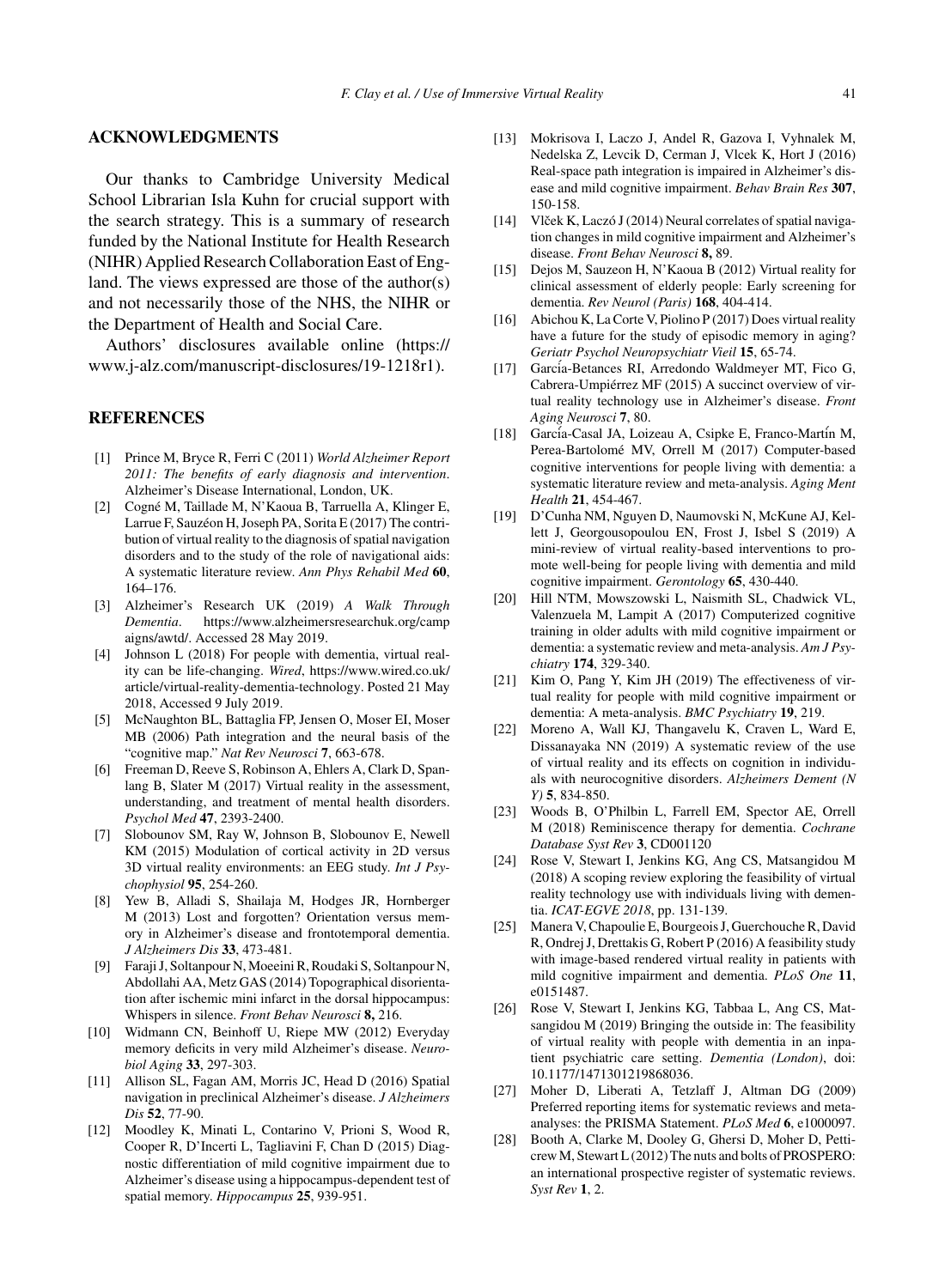- [29] Laver KE, Lange B, George S, Deutsch JE, Saposnik G, Crotty M (2017) Virtual reality for stroke rehabilitation. *Cochrane Database Syst Rev* **11**, CD008349.
- [30] Ouzzani M, Hammady H, Fedorowicz Z, Elmagarmid A (2016) Rayyan—a web and mobile app for systematic reviews. *Syst Rev* **5**, 210.
- [31] Higgins JPT, Thomas J, Chandler J, Cumpston M, Li T, Page MJ, Welch VA (2019) Cochrane Handbook for Systematic Reviews of Interventions version 6.0. Cochrane, <http://www.training.cochrane.org/handbook>.
- [32] Higgins JPT, Altman DG, Gøtzsche PC, Jüni P, Moher D, Oxman AD, Savovic J, Schulz KF, Weeks L, Sterne JAC ´ (2011) The Cochrane Collaboration's tool for assessing risk of bias in randomised trials. *BMJ* **343**, d5928.
- [33] Sterne JA, Hernán MA, Reeves BC, Savović J, Berkman ND, Viswanathan M, Henry D, Altman DG, Ansari MT, Boutron I, Carpenter JR, Chan A-W, Churchill R, Deeks JJ, Hróbjartsson A, Kirkham J, Jüni P, Loke YK, Pigott TD, Ramsay CR, Regidor D, Rothstein HR, Sandhu L, Santaguida PL, Schünemann HJ, Shea B, Shrier I, Tugwell P, Turner L, Valentine JC, Waddington H, Waters E, Wells GA, Whiting PF, Higgins JP (2016) ROBINS-I: a tool for assessing risk of bias in non-randomised studies of interventions. *BMJ* **355**, i4919.
- [34] Howett D, Castegnaro A, Krzywicka K, Hagman J, Marchment D, Henson R, Rio M, King JA, Burgess N, Chan D (2019) Differentiation of mild cognitive impairment using an entorhinal cortex-based test of virtual reality navigation. *Brain* **142**, 1751-1766.
- [35] Fernandez Montenegro JM, Argyriou V (2017) Cognitive evaluation for the diagnosis of Alzheimer's disease based on Turing Test and virtual environments. *Physiol Behav* **173**, 42-51.
- [36] Gago MF, Yelshyna D, Bicho E, Silva HDHD, Rocha LL, Lurdes Rodrigues M, Sousa N (2016) Compensatory postural adjustments in an oculus virtual reality environment and the risk of falling in Alzheimer's disease. *Dement Geriatr Cogn Dis Extra* **6**, 252-267.
- [37] Seo K, Kim J-K, Oh DH, Ryu H, Choi H (2017) Virtual daily living test to screen for mild cognitive impairment using kinematic movement analysis. *PLoS One* **12**, e0181883.
- [38] Zakzanis KK, Quintin G, Graham SJ, Mraz R (2009) Age and dementia related differences in spatial navigation within an immersive virtual environment. *Med Sci Monit* **15**, CR140-150.
- [39] Bourrelier J, Ryard J, Dion M, Merienne F, Manckoundia P, Mourey F (2016) Use of a virtual environment to engage motor and postural abilities in elderly subjects with and without mild cognitive impairment (MAAMI Project). *IRBM* **37**, 75-80.
- [40] White PJF, Moussavi Z (2016) Neuro-cognitive treatment for an Alzheimer's patient using a virtual reality navigational environment. *J Exp Neurosci* **10,** 129-135.
- [41] Optale G, Capodieci S, Pinelli P, Zara D, Gamberini L, Riva G (2001) Music-enhanced immersive virtual reality in the rehabilitation of memory-related cognitive processes and functional abilities: A case report. *Presence Teleoperators Virtual Environ* **10**, 450-462.
- [42] Micarelli A, Viziano A, Micarelli B, Augimeri I, Alessandrini M (2019) Vestibular rehabilitation in older adults with and without mild cognitive impairment: Effects of virtual reality using a head-mounted display. *Arch Gerontol Geriatr* **83**, 246-256.
- [43] Yelshyna D, Gago MF, Bicho E, Fernandes V, Gago NF, Costa L, Silva H, Rodrigues ML, Rocha L, Sousa N (2016) Compensatory postural adjustments in Parkinson's disease assessed via a virtual reality environment. *Behav Brain Res* **296**, 384-392.
- [44] Reggente N, Essoe JK-YKY, Aghajan ZM, Tavakoli AV, McGuire JF, Suthana NA, Rissman J (2018) Enhancing the ecological validity of fMRI memory research using virtual reality. *Front Neurosci* **12**, 1-9.
- [45] Dolins FL1, Klimowicz C, Kelley J, Menzel CR (2016) Cognitive abilities in chimpanzees and humans. *Am J Primatol* **76**, 496-513.
- [46] Corbett A, Owen A, Hampshire A, Grahn J, Stenton R, Dajani S, Burns A, Howard R, Williams N, Williams G, Ballard C (2015) The effect of an online cognitive training package in healthy older adults: an online randomized controlled trial. *J Am Med Dir Assoc* **16**, 990-997.
- [47] Perez-Marcos D, Bieler-Aeschlimann M, Serino A (2018) Virtual reality as a vehicle to empower motor-cognitive neurorehabilitation. *Front Psychol* **9**, 2120.
- [48] Foloppe DA, Richard P, Yamaguchi T, Etcharry-Bouyx F, Allain P (2018) The potential of virtual reality-based training to enhance the functional autonomy of Alzheimer's disease patients in cooking activities: A single case study. *Neuropsychol Rehabil* **28**, 709-733.
- [49] Davis R, Ohman JM, Weisbeck C (2017) Salient cues and wayfinding in Alzheimer's disease within a virtual senior residence. *Environ Behav* **49**, 1038-1065.
- [50] Burdea G, Polistico K, Krishnamoorthy A, House G, Rethage D, Hundal J, Damiani F, Pollack S (2015) Feasibility study of the BrightBrainer integrative cognitive rehabilitation system for elderly with dementia. *Disabil Rehabil Assist Technol* **10**, 421-432.
- [51] Brimelow RE, Dawe B, Dissanayaka N (2020) Preliminary research: Virtual reality in residential aged care to reduce apathy and improve mood. *Cyberpsychol Behav Soc Netw* **23**, 165-170.
- [52] Bennett CR, Corey RR, Giudice U, Giudice NA (2016) Immersive virtual reality simulation as a tool for aging and driving research. In *Lecture Notes in Computer Science (including subseries Lecture Notes in Artificial Intelligence and Lecture Notes in Bioinformatics)*. Springer Verlag, pp. 377-385.